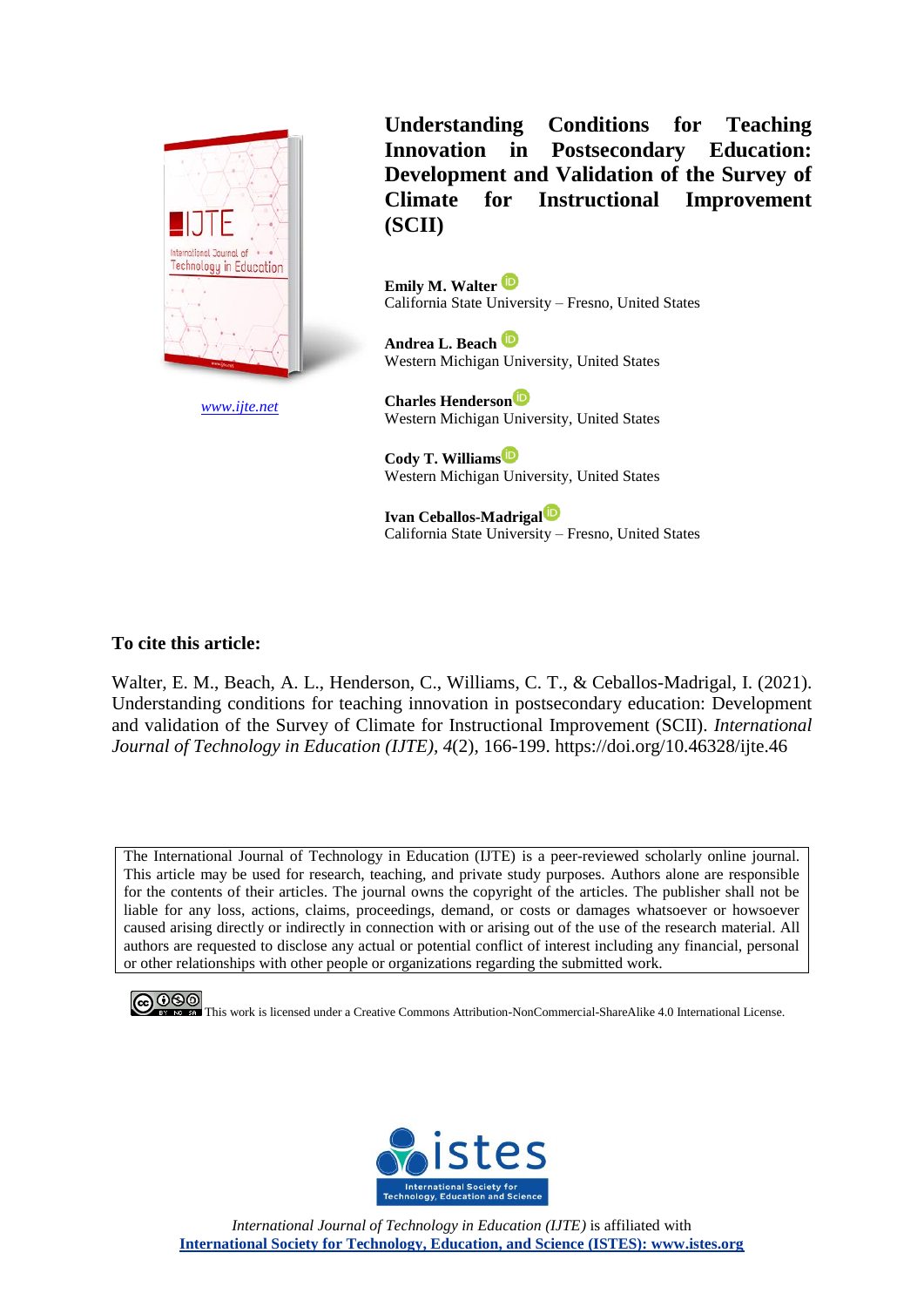

# **Understanding Conditions for Teaching Innovation in Postsecondary Education: Development and Validation of the Survey of Climate for Instructional Improvement (SCII)**

# **Emily M. Walter, Andrea L. Beach, Charles Henderson, Cody T. Williams, Ivan Ceballos-Madrigal**

| <b>Article Info</b>                                             | <b>Abstract</b>                                                                         |  |  |  |
|-----------------------------------------------------------------|-----------------------------------------------------------------------------------------|--|--|--|
| <b>Article History</b>                                          | Adoption of evidence based instructional practices is not widespread in                 |  |  |  |
| Received:<br>02 August 2020                                     | American institutions of higher education. This is due in part to reforms focusing      |  |  |  |
|                                                                 | on individual teaching practices rather than conditions for system reform. Since        |  |  |  |
| Accepted:<br>15 September 2020                                  | measurement of organizational conditions is critical for widespread change, we          |  |  |  |
|                                                                 | developed and validated the Survey of Climate for Instructional Improvement             |  |  |  |
|                                                                 | (SCII). SCII has 30 Likert-scale statements, 5 supplementary questions, and 9           |  |  |  |
|                                                                 | demographic items. It is designed to measure five aspects of organizational             |  |  |  |
| <b>Keywords</b>                                                 | climate in postsecondary settings: leadership, collegiality, resources, respect for     |  |  |  |
| Systemic change<br>Teaching practices<br>Organizational climate | teaching, and organizational support. The goal of this paper is to describe (a) our     |  |  |  |
|                                                                 | development process, (b) steps in validation, and (c) patterns in the data from         |  |  |  |
| Collegiality                                                    | 917 instructors at six institutions of higher education in the United States. Our       |  |  |  |
| Leadership                                                      | results indicate that the instrument is reliable and has the potential to differentiate |  |  |  |
|                                                                 | among institutions, disciplines, departments, and other demographic variables.          |  |  |  |
|                                                                 | Although the survey is interdisciplinary, we highlight notable organizational           |  |  |  |
|                                                                 | climate differences between STEM and non-STEM disciplines. We also identify             |  |  |  |
|                                                                 | organizational climate differences for cis-gender women and graduate student            |  |  |  |
|                                                                 | instructors, highlighting unique professional support needs for these groups. We        |  |  |  |
|                                                                 | expect our findings and the instrument to be useful for campus change leaders,          |  |  |  |
|                                                                 | faculty developers, higher education researchers, and discipline-based education        |  |  |  |
|                                                                 | researchers.                                                                            |  |  |  |

# **Introduction**

Reforming undergraduate STEM education is a strategic imperative in the  $21<sup>st</sup>$  century (e.g., National Science and Technology Council [NSTC], 2018; President"s Council of Advisors on Science and Technology, 2012;). Postsecondary STEM instructors are often familiar with calls for change; that is, they know they should lecture less and do more active learning (Freeman et al., 2014). They also often have access to the resources needed to do these practices (Henderson, Beach, & Finkelstein, 2012). Despite this, adoption of active learning is not widespread. Around 50-75% of North American STEM professors exclusively lecture (Stains et al., 2018).

Low implementation of active learning in STEM higher education is caused in part by poor design of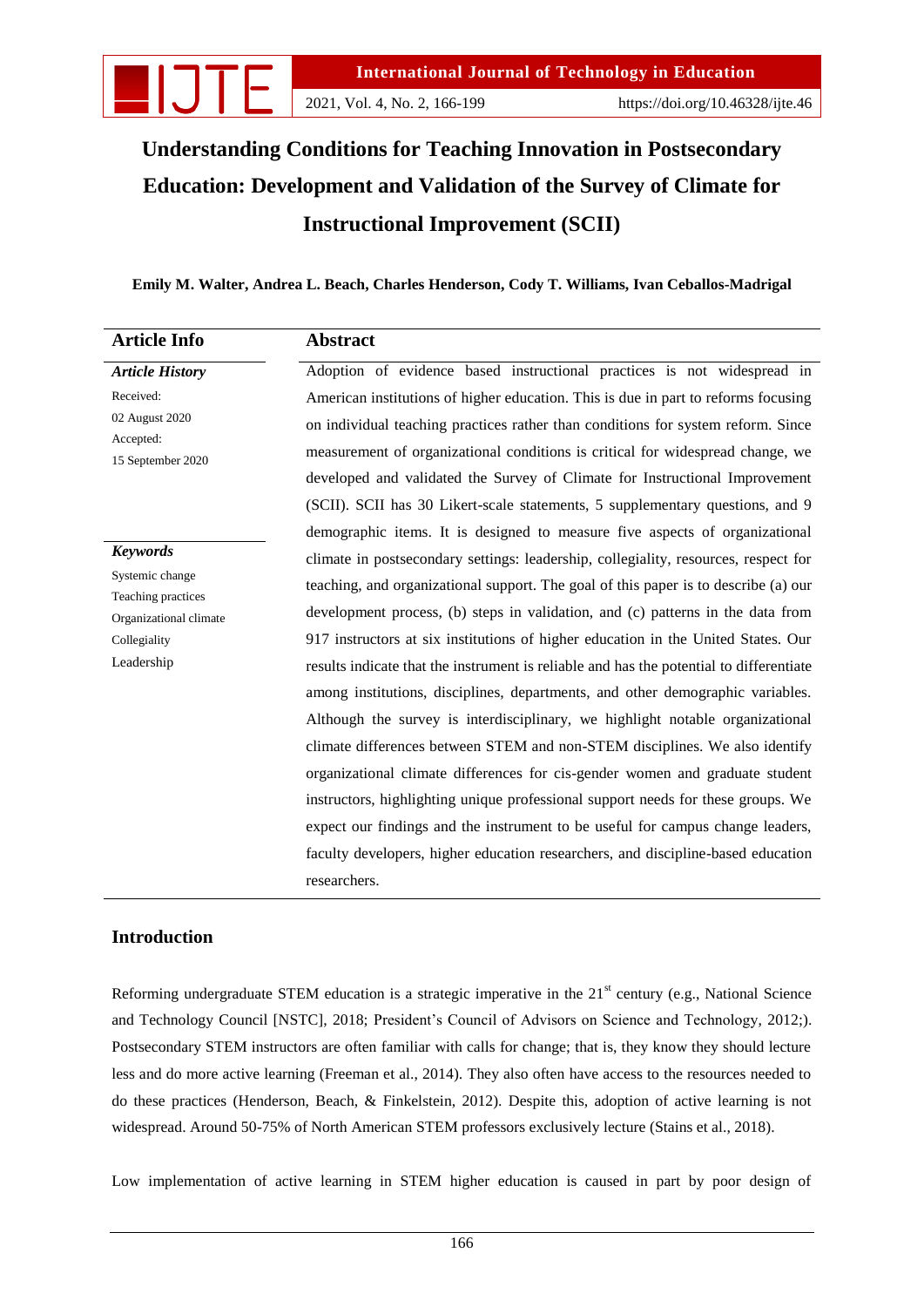pedagogical reforms. Many are designed without consideration of the conditions necessary for systemic reform (Henderson, Beach, & Finkelstein, 2011). Although there is a need to encourage individual instructors to change their practice, there is also a need for a systems-based approach. This approach allows for the social and organizational landscape in which faculty operate to be considered, measured, and ultimately changed (Austin, 2011; Kezar, 2011; Trowler, 2008; Beach, Henderson, & Finkelstein, 2012; Henderson et al., 2011).

The purpose of this paper is two-fold. We begin by describing the conceptual foundations and survey development for a novel survey to measure organizational climate for instructional improvement. The Survey of Climate for Instructional Improvement (SCII; pronounced "ski"), is reliable, interdisciplinary (including STEM and non-STEM disciplines), and elicits a range of systemic features related to improving teaching. In this paper, we explore SCII results from 6 sampled institutions of higher education, nest these results within related research in STEM and higher education, and propose ongoing work to support teaching reform efforts.

# **Background and Conceptual Framework**

# **Defining the Phenomenon of Interest**

As we began to develop our survey, we sought literature to define our phenomenon of interest. Operationalizing the phenomenon required us to (a) outline the distinctions between culture and climate, (b) separate organizational and psychological climate, and (c) dive into existing conceptual frameworks to outline how we could describe the environment in which faculty operate. Lastly, the reader should note that our phenomenon, *organizational climate for instructional improvement*, is not the same thing as *campus climate* (e.g. Austin, 1993). Campus climate is the current attitudes, behaviors, and standards of faculty, staff, administrators, and students concerning the level of respect for individual needs, abilities and potential (UC Berkeley, 2018). Campus climate is focused how universities treat particular groups of people and is not specifically related to this study. Rather, we study organizational climate for instructional improvement, which we operationalize in the following sub-sections.

### *Climate and Culture*

We begin by distinguishing between organizational *climate* and *culture* in pursuit of operationalizing what we mean by "academic environments." Many definitions of culture and climate exist, and the subject of their designation has been a topic of debate (see review in Ashkenazy et al., 2001). The primary conclusion of these debates is that climate and culture are complementary and overlapping ideas that are distinguishable from one another (Ashkenazy et al., 2001). *Culture* of an organization is its deeply instilled values, beliefs, myths, and rituals (Corbo et al., 2016). Culture is embedded and enduring, taking cataclysmic, long-term, and/or intensive efforts to change (Peterson & Spencer, 1990). In contrast, *climate* of an organization is the "shared, subjective experiences of organizational members that have important consequences for organizational functioning and performance" (Ashkenazy et al., 2001, p. 1). Climate includes the current patterns or atmosphere of an organization and is considered more malleable to change than culture (Peterson & Spencer, 1990). The concepts of climate and culture overlap in that the perceptions, attitudes, and behaviors of a group (climate) reflect the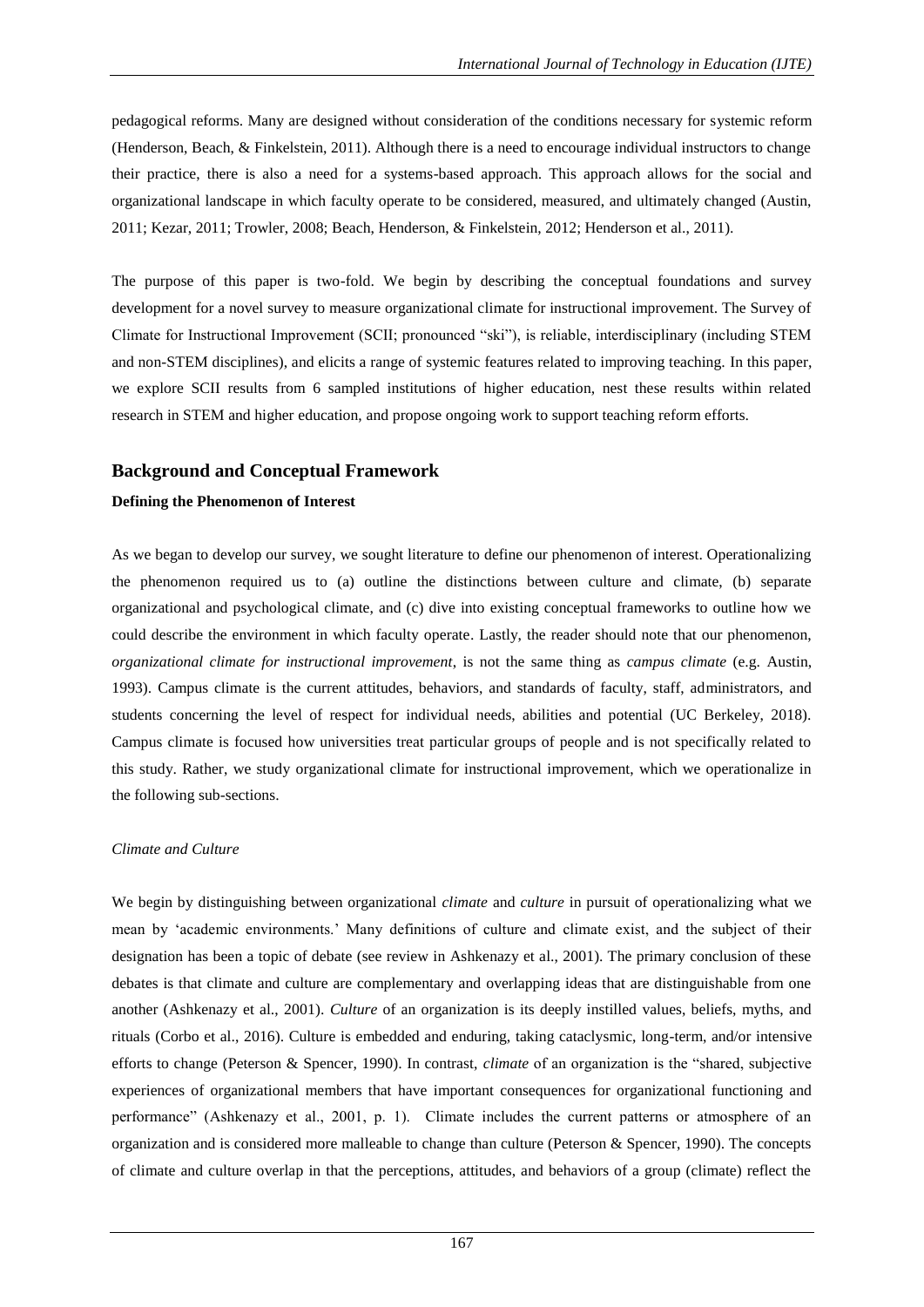deeply rooted values and beliefs of that group (culture). Another way of thinking about this is that what people do and how people think about on a daily basis (climate) is influenced by norms and values of the groups in which they belong (culture). As change agents ourselves, we were less interested in slow-to-change values and beliefs and more interested in identifying easy-to-change organizational conditions. We therefore focus our study on *climate*.

### *Psychological Climate and Organizational Climate*

Climate can be considered as an individual, psychological construct or as a property of an organization (Kozlowski & Klein, 2000) - given that individual perceptions are aggregated and consensus can be demonstrated (Dansereau & Alluto, 1990; James et al., 1993; James & Jones, 1974; Kozlowski & Hults, 1987). Returning to the overarching research problem, we recognize that individual approaches to change are important. However, they are not sufficient for change in STEM higher education (Austin, 2011; Henderson et al., 2011.; Kezar, 2011; Trowler, 2008). Given the need to look at the organization, we narrowed the study to look at organizational climate. Organizational climate includes perceptions of current organizational elements (e.g., patterns of relationships, atmosphere, organizational structures) that have the potential to influence attitudes and behaviors (Peterson & Spencer, 1990; Schneider, 1975, Schneider & Reichers, 1983; Schneider et al., 2013).

### *Narrowing Organizational Climate to Faculty Teaching*

Since organizational climate can operate on different organizational levels (e.g., department, college, university; Kozlowski & Klein, 2000), it is most useful when focused on specific outcomes – "climate for something" (Schneider, 1975). In our case, we were interested in climate for *instructional improvement*, which we define as the action or process of making changes in instruction with the goal of achieving the best possible learning outcomes. This includes the introduction or continued use of reform-based instructional strategies (i.e., active learning, evidence-based instructional strategies), technologies, and/or curricula. Specifically, within an academic organization, the department is a key leveraging point for change (e.g. Braxton & Bayer, 1999; Colbeck et al., 2001; Wieman et al.,, 2010). We there set out to design an instrument that elicited organizational climate for instructional improvement in postsecondary settings. The items within our instrument are focused on the facets of organizational climate acting at the department level.

### **Conceptual Framework**

We began to seek a conceptual framework under which we could develop survey items after operationalizing our phenomenon of interest (i.e., a framework to *measure climate for instructional improvement*). Organizational climate defined as "shared, subjective experiences of organizational members" was too broad for our goals. This definition did not apply enough to the complex system in which faculty teach (e.g. Austin, 2011; Kezar, 2011; Trowler, 2008). Further, there was not an existing theoretical or conceptual framework designed to measure organizational climate for instructional improvement. We therefore chose to pull from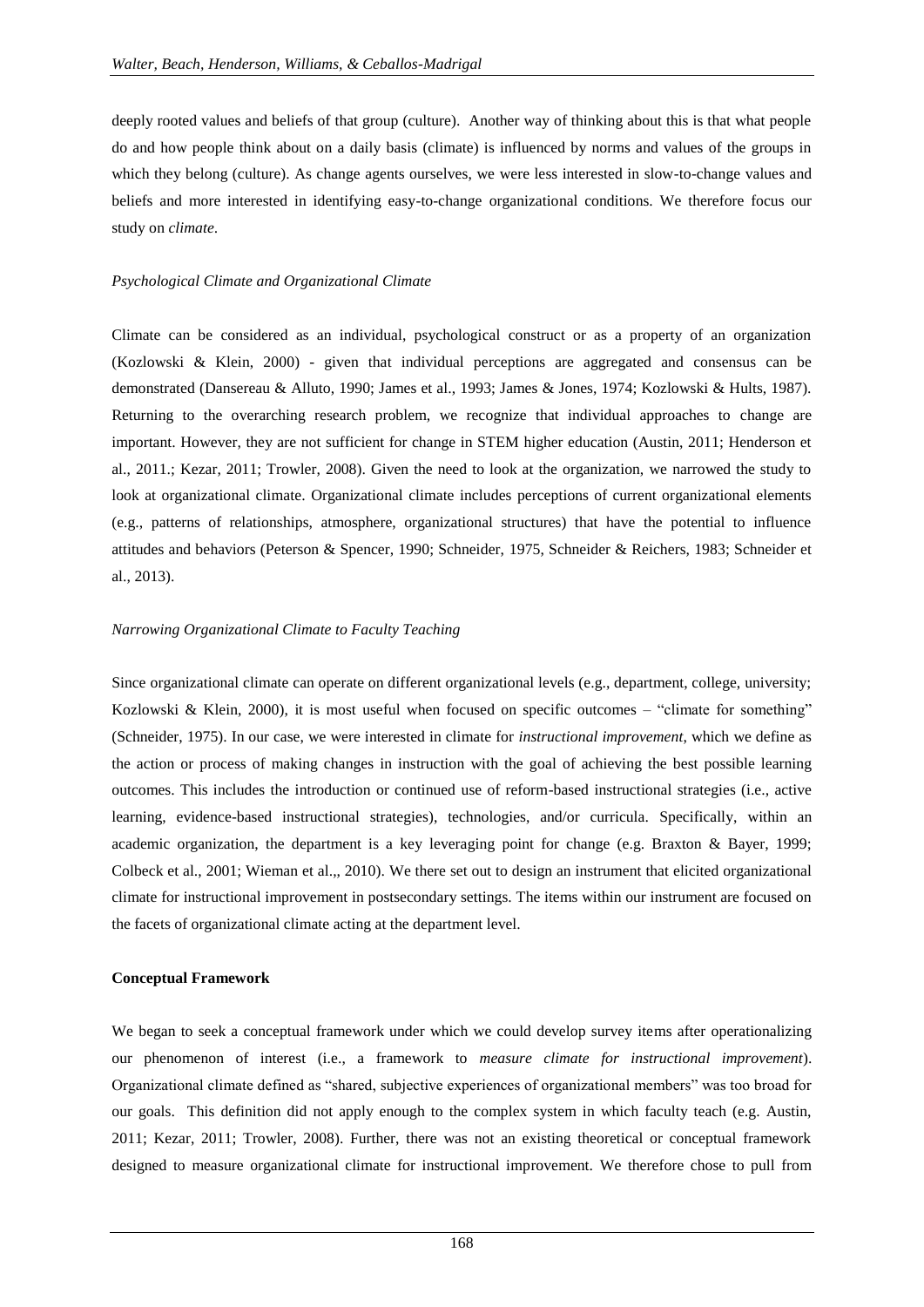several conceptual frameworks about the faculty work experience to build our own conceptual model (Beach, 2002; Gappa et al., 2007). In the end, this approach also allowed us to build empirical support for SCII items and confirm how our results relate our findings to published models.

Our conceptual framework draws from comprehensive review of postsecondary STEM education research (e.g. levers and barriers work) and higher education research literature. We began with two models from Gappa et al. (2007), including a model of the faculty work experience and a model of institutional and departmental characteristics that influence faculty. We added the construct of "shared perceptions about students and teaching" (Beach, 2002) to our conceptual model, as Beach"s work attributed a large amount of variance in faculty teaching practices to these views. Using the models, we developed an initial conceptual framework for the SCII. Figure 1 describes the facets we included or excluded from our initial conceptual framework. We chose to keep aspects of a prior framework only if they were (a) reportable and observable by survey, (b) specifically related to teaching, and (c) moderated by policy or actions of the organizational members (i.e. the facet of faculty work experience measured climate and not culture).

From the Gappa et al. (2007) model of Faculty Workplace Elements that affect teaching, we retained three areas: (a) academic freedom and autonomy, (b) collegiality, and (c) professional growth (which we later renamed as "professional development"). We excluded both *employment equity* and *flexibility*, as Gappa et al. (2007) tie these concepts to vacation and leave time, not with teaching. We also excluded *respect* from our conceptual framework as we intended to elicit organizational climate, not culture and norms.



Figure 1. Elements of Initial Conceptual Framework for Development the Survey of Climate for Instructional Improvement (SCII) as Modeled by Gappa et al. (2007)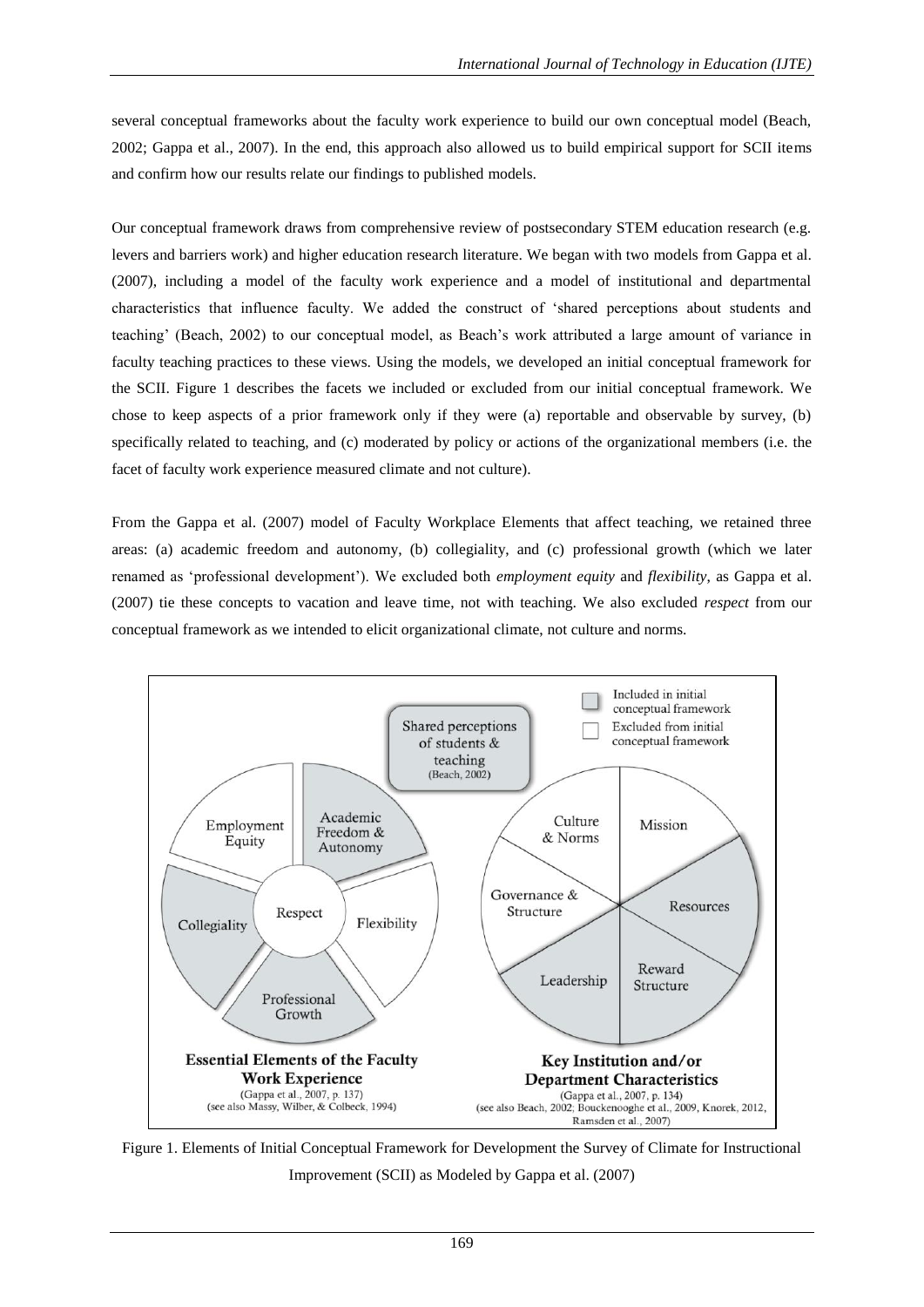In our other conceptual framework of key departmental and institutional characteristics from Gappa et al., we considered six organizational characteristics that could affect faculty, including (a) governance and structure, (b) culture and norms, (c) mission, (d) leadership, (e) reward structure, and (f) resources. In our conceptual model for the SCII, we kept leadership, rewards, and resources, as these ideas were well tied to literature documenting levers and barriers to making pedagogical change (e.g. Shadle et al., 2018; Ramsden et al., 2007; Beach, 2002). Gappa et al. (2007) describe *governance and structure* as features of the school like institutional size, complexity, and history, but also shared governance, resources, and faculty reward systems.

Since our leadership and resource factors overlapped with this construct, and we did not consider size or complexity of the university directly tied to instructional improvement, we did not develop items around *governance and structure*. We also removed *mission* as a construct as most institutional missions promote "student success" and/or "high impact practices" and we therefore did not expect variance from this construct. Lastly, we did not explicitly include *culture and norms* from the Gappa model, as our ideas were by organizational climate (that is, the actions of organization members that could change on a day-to-day or policydriven basis).

# **Method**

# **Item Development**

We developed our first set items for the SCII to satisfy the seven dimensions on our initial conceptual framework. We operationalize these seven dimensions of climate for instructional improvement, including where we sourced our definitions, in Table 1. Although we anticipate that these seven dimensions can and do influence one another, did not write items to fit intersections of the dimensions.

We used our conceptual framework to generate the survey in three ways. First, we began by exploring seven existing instruments from STEM education, higher education, and organizational management research: Bouckenooghe et al., 2009; Beach, 2002; Deci & Ryan, 2011; Hurtado et al., 2011; Knorek, 2012; Massy et al., 1994; Ramsden et al., 2007. These instruments were chosen based given available literature in 2013, and our best attempts at an exhaustive search. Since 2013, there have been new conceptual framework developments in this area but to our knowledge, no new instruments to measure climate for instructional improvement. Related work on conceptual frameworks that discuss academic environments includes the four-frames model (e.g.; Reinholtz & Apkarian, 2018) and a framework for transforming departmental culture (Corbo et al., 2015).

After reviewing the literature and drawing from 7 available instruments, we sorted existing survey items into conceptual dimensions. For example, the item "Instructors in my department are regularly nominated for campus teaching awards", from Knorek (2012), was sorted into *Rewards*. As part of the sorting process, we removed items that did not address organizational climate, had poor or awkward wording, were not applicable to all anticipated participants, and/or had redundancies from other items we had already sorted.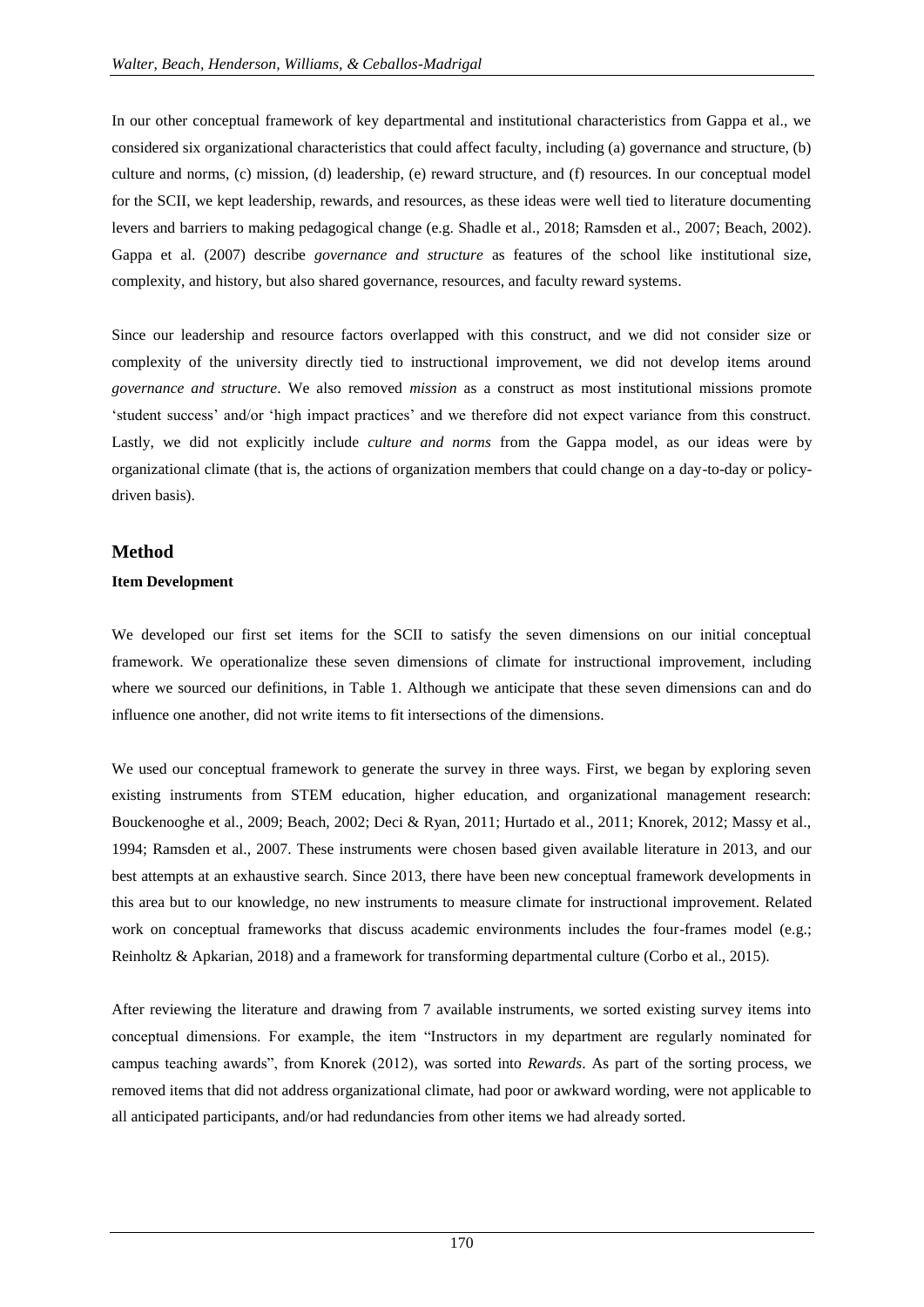| Component      | Definition                                     | <b>Concept Source</b> | <b>Definition Source</b> |
|----------------|------------------------------------------------|-----------------------|--------------------------|
| Rewards        | Recognition of teaching excellence through     | Beach, 2002           | Self-generated           |
|                | awards or job security measures.               | Knorek, 2012          |                          |
| Resources      | Tools necessary for instructional              | Gappa et al., 2007    | Gappa et al., 2007       |
|                | improvement, including funding, office         | Beach, 2002           | (modified)               |
|                | space, equipment, and support services.        |                       |                          |
| Professional   | Opportunities that enable instructors to       | Gappa et al., 2007    | Gappa et al., 2007,      |
| Development    | broaden their knowledge, abilities, and        | Beach, 2002           | p. 280                   |
|                | skills to address challenges, concerns, and    | Knorek, 2012          |                          |
|                | needs, and to find deeper satisfaction in      |                       |                          |
|                | their work.                                    |                       |                          |
| Collegiality   | Instructors feel they belong to a mutually     | Massy et al., 1994    | Gappa et al., 2007,      |
|                | respectful community of colleagues who         | Gappa et al., 2007    | p. 305                   |
|                | value their contributions and feel concern     | Bouckenooghe et       |                          |
|                | for each others' well being                    | al., 2009             |                          |
| Academic       | Right of all instructors to teach without      | Gappa et al., 2007    | Gappa et al., 2007,      |
| Freedom and    | undue institutional interference, including    |                       | p. 140-141               |
| Autonomy       | freedom in course content and instructional    |                       | (modified)               |
|                | practices.                                     |                       |                          |
| Leadership     | Policies, actions, or expectations established | Beach, 2002           | Self-generated           |
|                | by the formal leader of the department that    | Bouckenooghe et       |                          |
|                | communicate the value of teaching and          | al., 2009             |                          |
|                | instructional improvement.                     |                       |                          |
| Shared         | Shared perceptions of the individuals in a     | Beach, 2002           | Self-generated           |
| perceptions    | department regarding student characteristics   | Ramsden et al.,       |                          |
| about Students | and instructional practices that may           | 2007                  |                          |
| and Teaching   | influence improvements in teaching.            | Hurtado et al.,       |                          |
|                |                                                | 2011                  |                          |
|                |                                                |                       |                          |

Table 1. Operational Definitions and Sources of Organizational Climate Components used to Develop Items on the SCII (see also Walter et al., 2015)

As a secondary step in item development, we revised existing items to fit our referent groups and phenomenon of interest (instructional improvement). We chose *the department* or *department chair* as a referent, as the department is a key leveraging point for change (e.g. Braxton & Bayer, 1999; Colbeck et al., 2001; Wieman, Perkins, & Gilbert, 2010). Many of our revisions focused on changing context of items to meet higher education settings. For example, the Boukenoogh et al. (2009) survey was originally designed to measure organizational climate readiness for change, but was originally made for business settings. One item revised from their survey was item I-19, "the corporate management team consistently implements its policies in all departments." We revised this item to be: "*the department chair* consistently implements *teaching-related policies.*"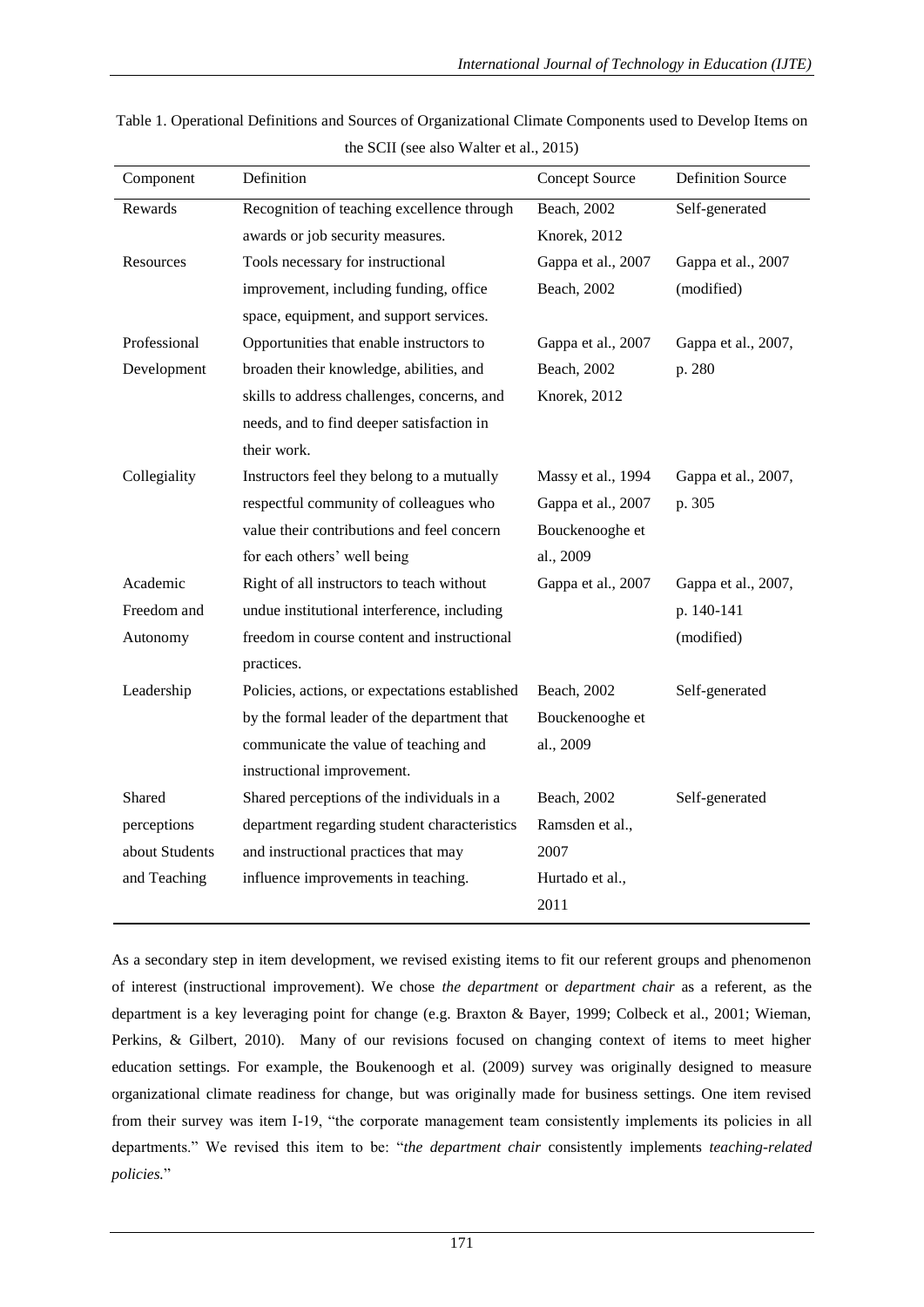As a final step in initial item generation, the research team wrote and revised items to the conceptual dimensions, seeking to fill potential gaps in the framework based on our knowledge of the literature. We did not seek an equal number of items per construct, but rather, a set of items that we felt measured the phenomenon without being redundant or reaching the potential for survey fatigue among participants. In particular, we had no items that fit Professional Development and few items in the Collegiality categories. These items were vetted through both content, expert, and construct validity measures which we describe as part of our *Pilot Testing.*

### **Scale**

We chose a 6-point Likert style scale for items on the SCII (see Appendix). Statements are rated from strongly agree, agree, somewhat agree, somewhat disagree, disagree, and strongly disagree. Six-point scales are considered preferable to 4-point, as they generate better variance (Bass, Cascio, & O"Connor, 1974). We chose to have no neutral point, as forcing agreement or disagreement avoids an artificial increase in "no opinion" responses (Bishop, 1987; Johns, 2005).

### **Pilot Testing**

We field tested the instrument with five instructors from non-participating institutions and an expert panel of four education researchers from another institution prior to launching at our first institution. All members of the expert panel had expertise in survey development and in postsecondary STEM education and were doing a related study on climate and culture at their institution. The pilot testing and expert panel process allowed us to evaluate the 52 pilot items for clarity, and subsequently revise, add new items, and better define the structure and definition of each climate factor. We chose not to do additional cognitive interviews, as many of our items had been well validated on other surveys. Additionally, our external panel review suggested we were ready to pilot the survey (with their suggested revisions). For example, we added in two items after panel review, one item "the instructors in my department are ahead of the curve when it comes to implementing innovative teaching" (now item S6) and an item that "instructors in my department are satisfied with the way they currently teach (since removed due to poor alignment with survey constructs).

We conducted our pilot testing phase with 82 instructors at a non-participating institution. Testing allowed us to explore misfit items and refine our response scale. After this phase, we removed "I choose not to respond" as a response option, as its inclusion often resulted in respondents not answering all questions on the instrument. Instead, we now encourage users to allow participants to skip items if they so choose, and no items on the survey are forced response. There are mechanisms to do this in most online survey interfaces, and this approach allowed us both participant autonomy and a comprehensive data set. During the pilot phase, we also tried adding new 3 items related to shared views of teaching and learning and testing to see if we could improve our factor analyses. During this period, we also determined the reliability of items that did not contribute much to the overall variance of the instrument and removed them from the SCII.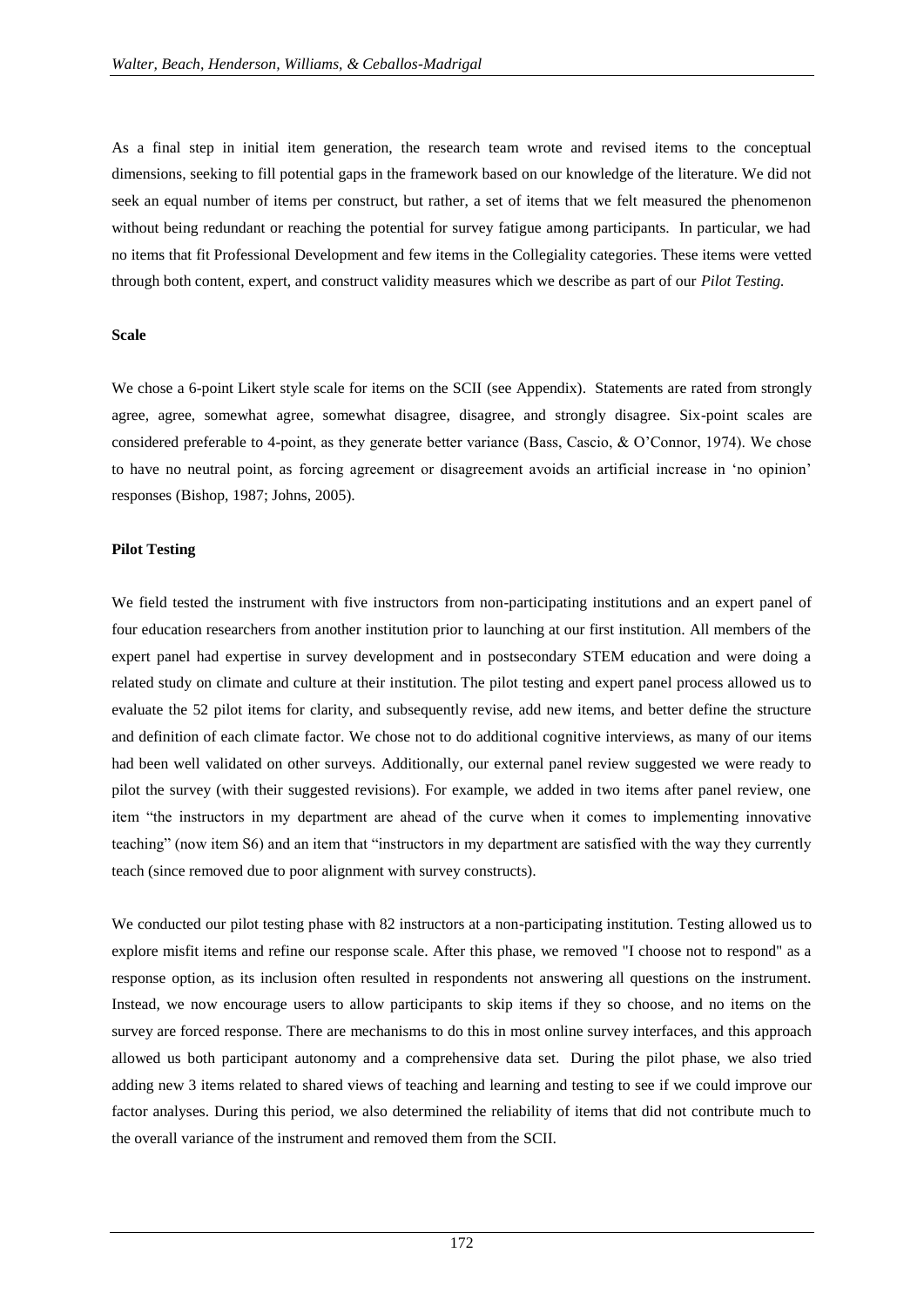# **Sampling**

We used Qualtrics to survey a convenience sample of 917 postsecondary instructors. Our sample included graduate student instructors, full-time, and part-time faculty from six institutions of higher education in the United States. Our overall response rate was 28.3% (917/3244). We include additional details about the sampled institutions in Table 2.

Since we had a convenience sample of institutions and individual respondents, and *we do not claim we have a representative* sample of all postsecondary instructors. In particular, since we had all 4-year institutions from the United States, most of which were large enrollment, our claims are centered on what we can say about that given population. Furthermore, since this paper is seeking to develop and explore potential results from the instrument, our primary goal was to have a sufficient sample size. Since our sample size  $(N=917)$  is sufficient for the number of items on the instrument (30 items), and 10 participant cases are considered necessary each item (Garson; 2008; Everitt, 1975; Kunce, Cook, & Miller, 1975), we have triple the necessary sample for survey validation and factor analysis.

|                            | <b>Institution A</b> | <b>Institution B</b> | Institution C | Institution D | <b>Institution E</b> | <b>Institution F</b> |
|----------------------------|----------------------|----------------------|---------------|---------------|----------------------|----------------------|
| N                          | 216                  | 164                  | 132           | 201           | 67                   | 137                  |
| Departments                | 19                   | 9                    | 5             | 24            | 6                    | 9                    |
| Surveyed                   |                      |                      |               |               |                      |                      |
| U.S. Region                | <b>Great Lakes</b>   | Mid-Atlantic         | Midwest       | Midwest       | West                 | Midwest              |
|                            |                      |                      |               |               |                      |                      |
| Control                    | Public               | Private              | Public        | Public        | Public               | Public               |
|                            | High                 | Very high            | Very high     | High          | Medium               | Very high            |
| Carnegie<br>Classification | research             | research             | research      | research      | research             | research             |
|                            | activity             | activity             | activity      | activity      | activity             | activity             |
| Student                    | 25K                  | 28K                  | 35K           | 9K            | 24K                  | 31K                  |
| Population                 |                      |                      |               |               |                      |                      |

Table 2. Demographic and Sample Size Information for the Surveyed Institutions

*Note.* \* = Graduate students were included in statistical analyses only for our comparison of faculty and graduate student organizational climate. All other comparisons in this paper do not include students in their samples, in order to preserve comparability of faculty samples.

# **Construct Validity**

We conducted both confirmatory and exploratory factor analyses after confirming our sample had an acceptable Kaiser-Meyer-Olkin measures of sample adequacy (KMO =  $0.953$ ) and a significant Bartlett's Test of Sphericity ( $\chi^2$ (435) = 16015.889; *p* = 0.00). KMO sample of adequacy is considered excellent if higher than 0.9, very good if between 0.8 and 0.9, good if 0.7 and 0.8, and normal if it is between 0.5 and 0.7 (Field, 2005). Factor analysis is a statistical technique that determines the dimensionality of an instrument (e.g. how many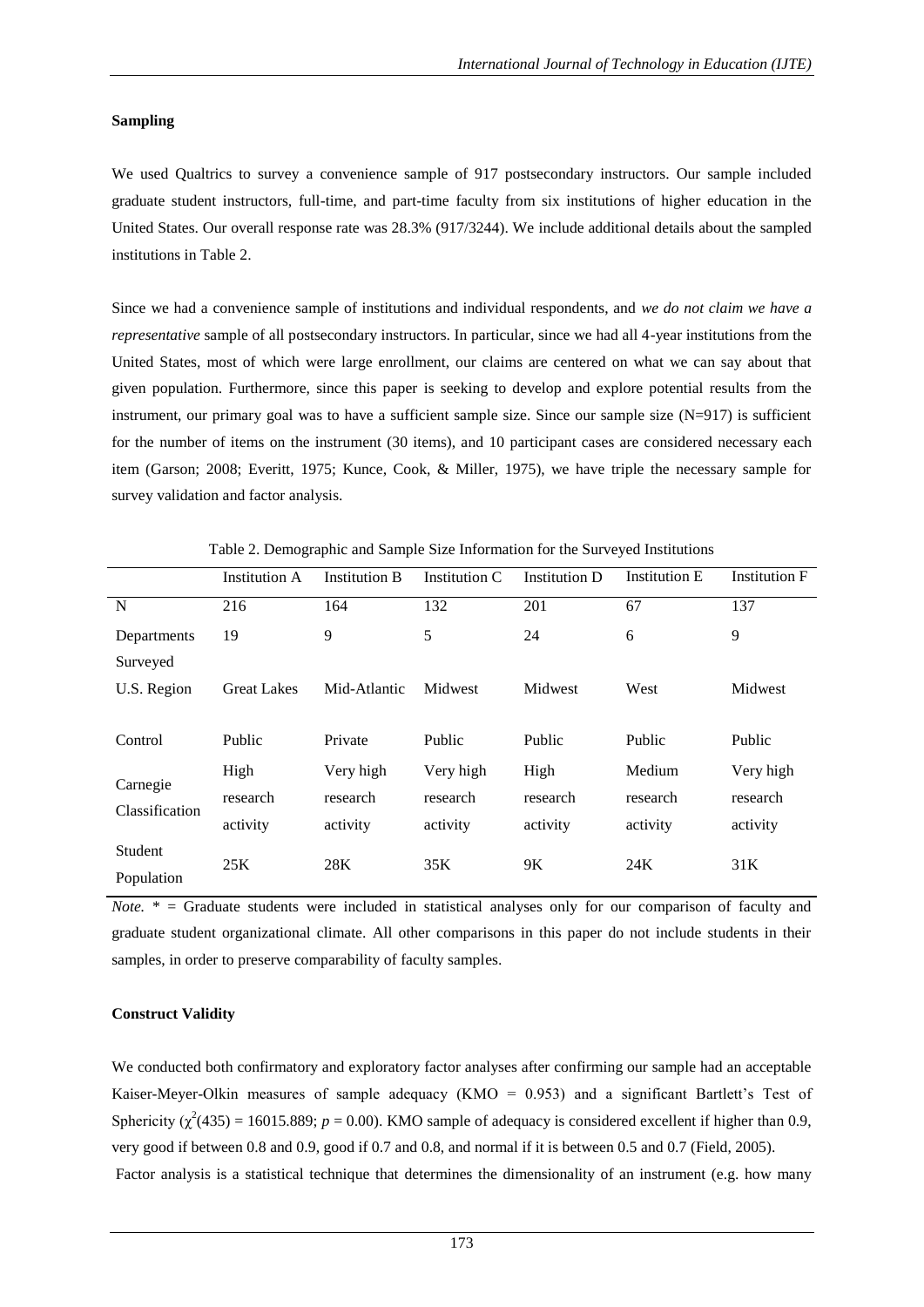constructs it measures). The analysis explores relationships among items by exploring individual responses on items, how these responses relate to one another, and how subsets of items can be subsequently confirmed or generated (Knekta et al., 2019).

As we ran factor analyses, we followed Hu and Bentler"s (1995) model fit recommendations. We first ran exploratory factor analyses (EFA) to identify factors of climate using maximum-likelihood extraction with Promax rotations. We selected a maximum-likelihood approach as it allows for shared variance from the model each time a factor is created, while allowing unique variance and error variance to remain. We selected a Promax rotation as we expected some of factors to be oblique (correlated), and because oblique rotations often yield identical or superior results to orthogonal rotations (Osborne, 2015). In this process, we removed 22 items that were either redundant (highly correlated to another item) or did not significantly load to any of our factor dimensions. This included items on (a) institutional incentives for teaching (b) shared views of teaching and learning, including instructor concerns that students are underprepared or are resistant to change, and (c) coordination of teaching across similar courses.

We compared competing models (e.g., five- vs. six-dimensional model) using the likelihood ratio test under the null hypothesis that a more complex model would not improve fit significantly  $(p < 0.05)$ . We aimed to develop a model which had few overlapping item loadings but correlated factors so as to measure the single larger construct of "climate for instructional improvement." We then completed confirmatory factor analyses (CFA) to evaluate our EFA results. We evaluated goodness of fit of hypothesized models by using the root mean square error of approximation (RMSEA; Steiger, 2000), Chi-squared/df below 5.0 (Bollen, 1989), and comparative fit index (CFI) near 0.90 (Hu & Bentler, 1999; Byrne, 2013). Guidelines vary for acceptable model fit statistics. Hu and Bentler (1995) suggest RMSEA of 0.06 for a good-fit model. MacCallum, Browne and Sugawara (1996) suggest 0.01, 0.05, and 0.08 for excellent, good, and mediocre fit values.

# **Additional Analyses**

Lastly, we ran ANOVA, independent t-tests, and correlational analyses to examine differences to see in what ways the SCII could identify differences in climate, and if those differences were similar to other claims in the literature.

# **Results**

The final version of the SCII has 45 total items, including 30 climate items, 5 supplemental questions, and 10 demographic questions. It has a very reliable with a high overall Cronbach"s alpha of 0.952. We could not improve the alpha value with removal of items. Cronbach"s alpha is a function of how the instrument correlates to itself (Tavakol & Dennick, 2011), and effectively documents that all items in the SCII scale measure some aspect of the same construct (Knekta et al. 2019). However, the SCII is multidimensional. Our EFA revealed five SCII factors also with good reliability (Table 3). Our results of the EFA were then confirmed using CFA (per Bandalos & Finney, 2010). Our CFA also supported good to very good fit of the 5-factor solution (Chi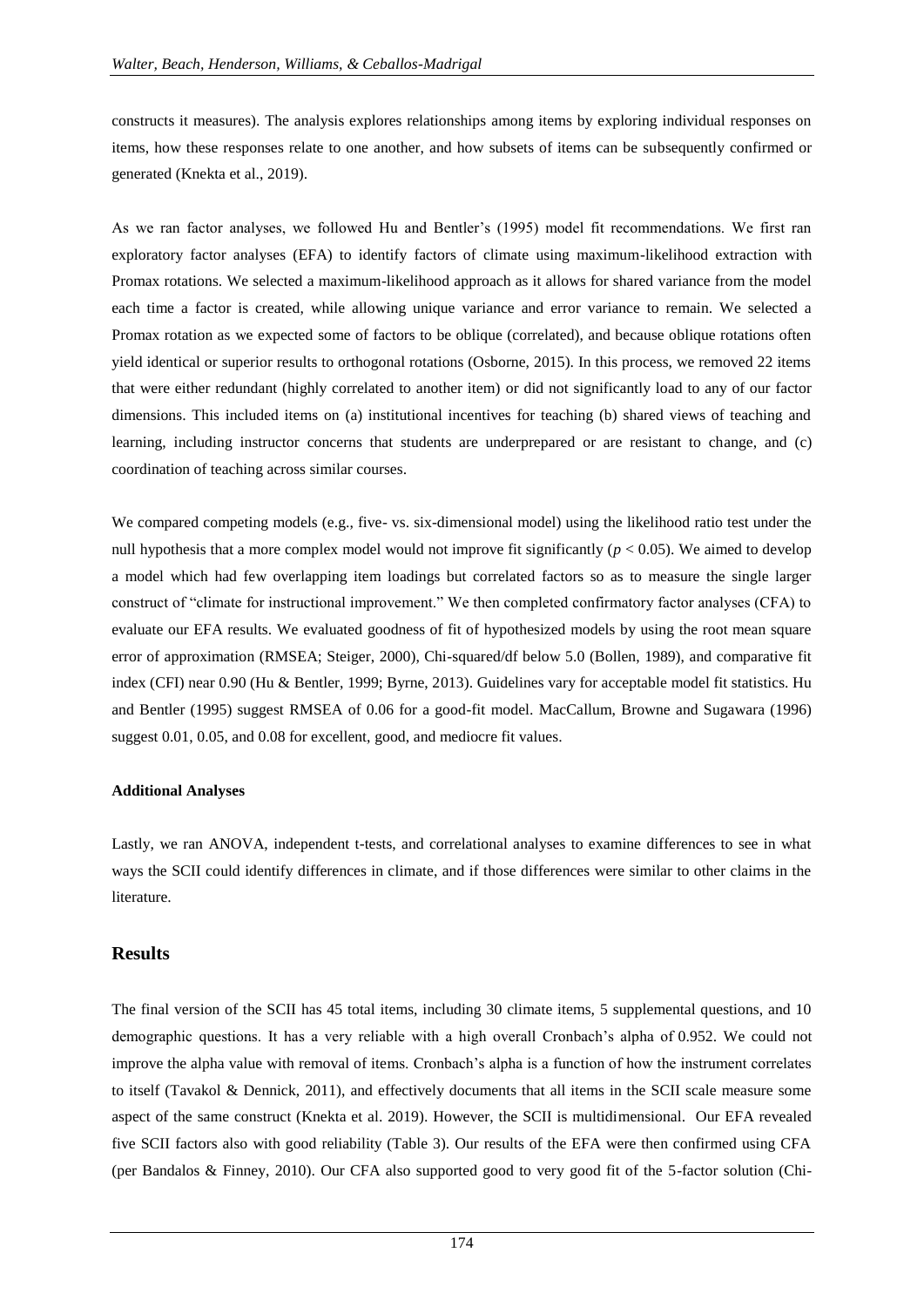squared/df =  $1.831$ ; CFI = 0.997; RMSEA = 0.039). We refer to the items throughout the results and discussion with an "S" prior to the item number to distinguish the items from other data related to the survey outputs (e.g., S1, S12).

| Table 3. Eigenvalues from the Exploratory Factor Analysis, Including Percent Contribution to Overall Variance,  |
|-----------------------------------------------------------------------------------------------------------------|
| Factor Reliability, Number of Items, and Representative Items for Each of the SCII Climate Factors (lower limit |
| to be included as a factor was an Eigenvalue of $1.0$ )                                                         |

| Factor         | Eigenvalue   | Factor      | Number of      | Representative Item                 |
|----------------|--------------|-------------|----------------|-------------------------------------|
|                | (% Variance) | reliability | items          |                                     |
| Leadership     | 13.220       | 0.938       | 7              | The department chair has a clear    |
|                | (44.066%)    |             |                | vision of how to improve teaching   |
|                |              |             |                | in the department.                  |
| Resources      | 2.480        | 0.846       | 7              | Instructors in my department have   |
|                | (8.268%)     |             |                | adequate time to reflect upon and   |
|                |              |             |                | make changes to their instruction.  |
| Collegiality   | 1.837        | 0.826       | 5              | Instructors in my department        |
|                | (6.123%)     |             |                | discuss the challenges they face in |
|                |              |             |                | the classroom with colleagues.      |
|                |              |             |                |                                     |
| Respect for    | 1.532        | 0.900       | 7              | In my department, evidence of       |
| Teaching       | (5.107%)     |             |                | effective teaching is valued when   |
|                |              |             |                | making decisions about continued    |
|                |              |             |                | employment and/or promotion.        |
| Organizational | 1.055        | 0.634       | $\overline{4}$ | In my department, there are         |
| Support        | $(3.184\%)$  |             |                | structured groups organized         |
|                |              |             |                | around the support and pursuit of   |
|                |              |             |                | teaching improvement.               |
|                |              |             |                |                                     |

# **Climate Factors and Misfit Items**

Given the exploratory and confirmatory factor analyses, we conclude that the SCII is multidimensional and has five factors. The five factors explain 66.748% of overall variance in organizational climate for instructional improvement, including (1) Leadership, 7 items;  $\alpha = 0.946$ ; mean = 53.6±24.8; (2) Resources, 7 items;  $\alpha$  $= 0.846$ ; mean = 52.0±20.7; (3) Collegiality, 4 items;  $\alpha = 0.826$ ; mean = 54.2±24.2; (4) Respect for Teaching, 8 items;  $\alpha$  = 0.900; mean = 53.6±23.4; (5) and Organizational Support, 4 items;  $\alpha$  = 0.634; mean = 49.4±20.3. See Table 3 for additional details. We could not improve construct reliabilities with removal of items.

We attribute the majority of variance to Leadership (44.066%), Resources (8.268%) and Collegiality (6.123%) factors. Although Organizational Support had an alpha of 0.634, below a desired level of 0.7, the factor had unique variations from other factors (see *Discussion*). This low alpha may have been because the factor only has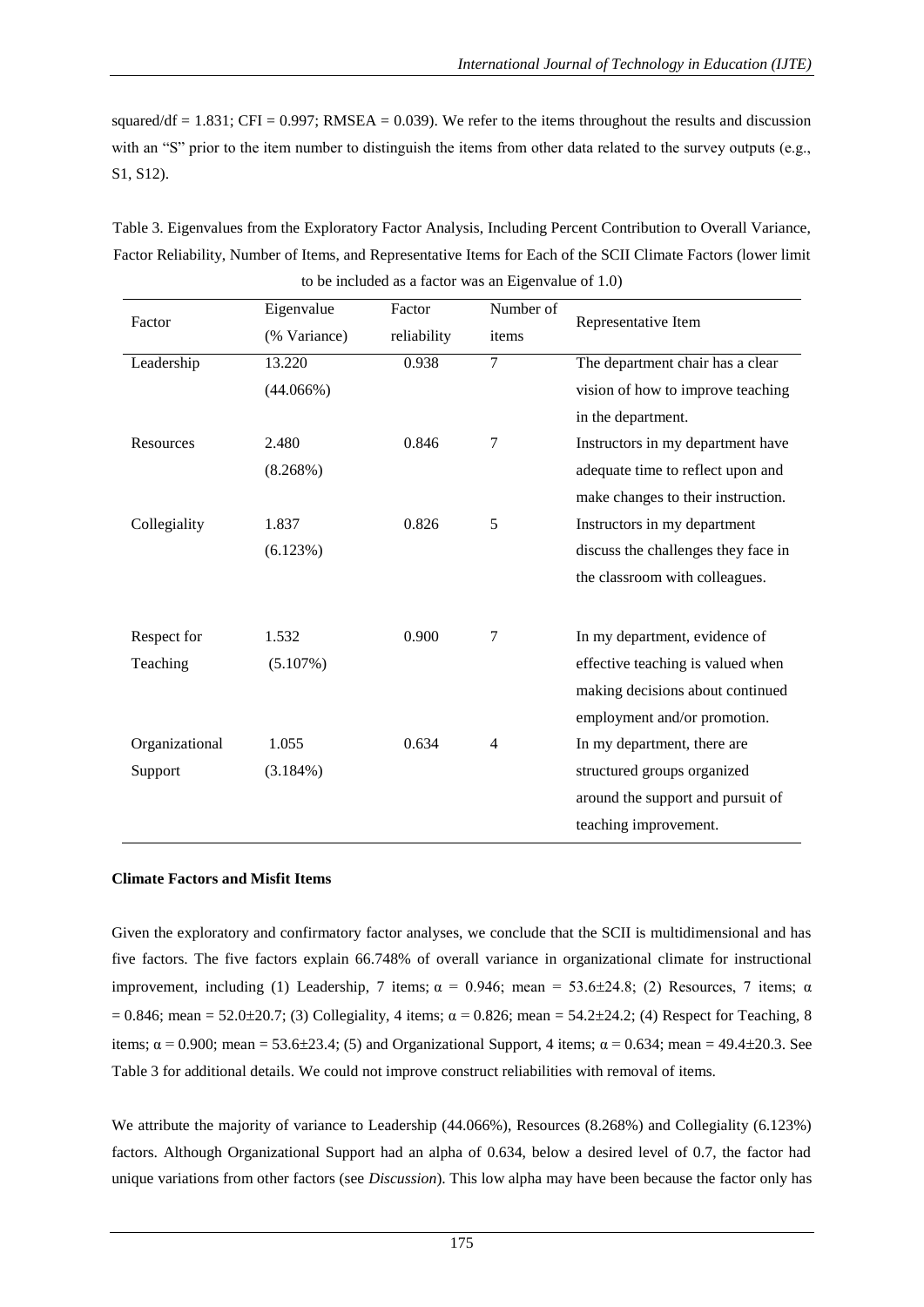4 items. For example, when Organizational Support was high, other factors tended to be lower (and visa versa). Furthermore, Organizational Support as a factor had several key items of interest to us, including items about professional development and faculty mentoring (Kezar et al., 2017). For these reasons, we chose to retain the Organizational Support factor for its utility as a discriminatory variable, in spite of slightly lower reliability. We hope to include test-retest reliability to the SCII in future work, but do not have test-retest reliability at this time.

### *Alternate Loadings*

There are a few items that had secondary factor loadings, including S4, S5, S6, S7, S8, and S14. These items small correlation values between -0.4 and 0.4 with factors other than their original factor. We recognize that additional sampling may result in these items loading onto other climate factors and encourage others to use their best judgment for how to interpret their data. We are reporting the alternate item loadings to aid others in doing this. In our data set, items S4, S6 and S8 have alternate loadings (0.391, 0.319, 0.363; respectfully) on Collegiality. Item S7 has an alternate loading on Resources (0.326). Item S5 has an alternate loading on Respect for Teaching (0.366). Item S14 was negatively loaded onto the Leadership factor (-0.321).

### **How to Interpret SCII Scores**

We chose to normalize SCII factor scores on a scale of 0 to 100. Scores of 0 to 49 are disagreeable climate for instructional improvement, 50 is neutral, and scores 51 to 100 are agreeable climate scores. We chose to use a normalized scale from 0 to 100 to make easier comparisons among climate factors. Without normalization, sums would vary factor to factor, leading to confusion when comparing means. For example, without normalizing the scores, *Leadership* would have a maximum sum of 42 (from 7 items), but *Collegiality* would have a maximum score of 30 (from 5 items). Instead, to calculate a factor score, users should begin by adding scores for the items in that factor, divide by the maximum possible sum for that factor, and then multiply by 100. None of the SCII items are reverse-coded items.

When we describe a score as "negative," the term is a synonym for *disagreement*; i.e. instructors with such scores predominantly disagreed with items in a given factor. These are scores that were generally below 50 on the 100-point SCII scale. When we describe a score as "positive," the term is a synonym for *agreement*; i.e. instructors with such scores predominantly agreed with items in a given factor. Such are scores above 50 on the 100-point SCII scale.

### **Demographic Differences among SCII Factors**

This section describes significant differences in the SCII factor scores by demographic groups of interest. Subsample sizes vary, as some participants did not disclose all applicable demographic information. SCII scores range from 0 (strongly disagree) to 100 (strongly agree) on any given factor. All findings we present in this paper (unless otherwise noted) are based on samples that exclude graduate students. We present our findings in order from largest to smallest comparison group, beginning with institutional differences and ending with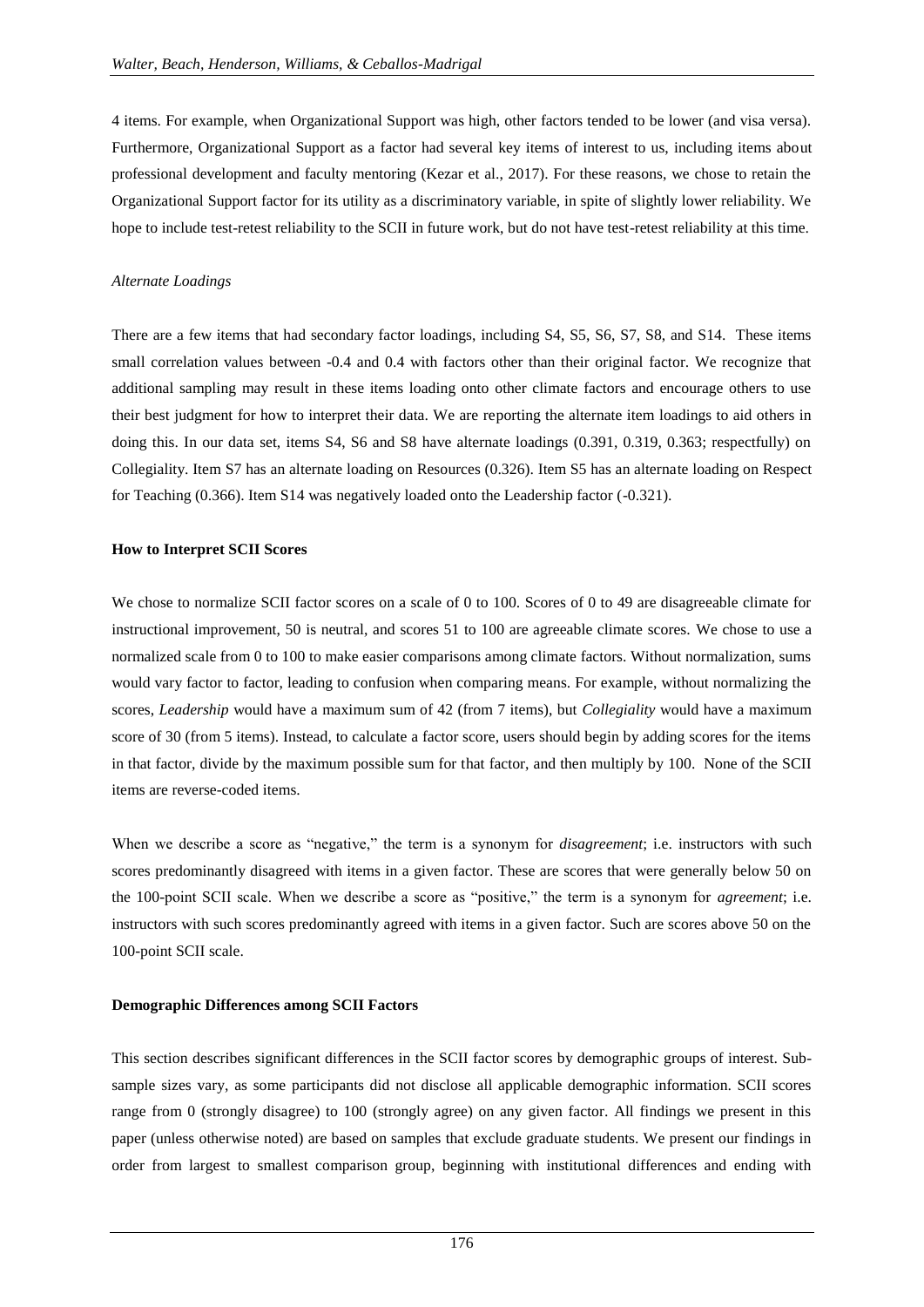climate comparisons by leadership role. A summary of these significant differences by demographic group is in (see Table 4).

| $\frac{1}{2}$                 |                                                 |  |  |  |
|-------------------------------|-------------------------------------------------|--|--|--|
| <b>SCII Factor</b>            | Demographic Groups with Significant Differences |  |  |  |
| Leadership                    | Institution                                     |  |  |  |
|                               | Men / Women                                     |  |  |  |
|                               | Graduate Students / Faculty                     |  |  |  |
|                               | Leadership Role                                 |  |  |  |
| Resources                     | Institution                                     |  |  |  |
|                               | Men / Women                                     |  |  |  |
|                               | Graduate Students / Faculty                     |  |  |  |
| Collegiality                  | Institution                                     |  |  |  |
|                               | Graduate Students / Faculty                     |  |  |  |
|                               |                                                 |  |  |  |
| <b>Respect for Teaching</b>   | Institution                                     |  |  |  |
|                               | Men / Women                                     |  |  |  |
|                               | Graduate Students / Faculty                     |  |  |  |
|                               | Leadership Role                                 |  |  |  |
|                               |                                                 |  |  |  |
| <b>Organizational Support</b> | Institution                                     |  |  |  |
|                               | <b>STEM / Non-STEM</b>                          |  |  |  |
|                               | Men / Women                                     |  |  |  |
|                               | Graduate Students / Faculty                     |  |  |  |
|                               | Full-time Faculty / Part-time Faculty           |  |  |  |
|                               |                                                 |  |  |  |

Table 4. Summary of Significant Differences in Organizational Climate for Instructional Improvement Factor Scores by Demographic Groups of Interest

# **Institutional Differences**

Mean climate factor scores significantly differed among our 6 sampled institutions for all climate factors (Figure 2, *p<*1E-25). Notably, post-hoc Scheffe tests indicated homogenous subsets among some institutions. These subsets place Institutions A and C as statistically equivalent to each other in Leadership, Collegiality, Respect for Teaching (p>.05); these scores are significantly lower than Institutions B, D, E, and F (which likewise did not significantly differ from one another in these factors). If comparing views of resources among institutions, Institutions A and C were again in a homogenous subset. Institutions E and F were in a homogenous subset that was significantly different from other institutions with resource scores around 50 (neutral). Institutions B and D had the highest resource scores, with equivalent scores to one another, but significantly higher from other institutions.

Institutional populations also varied in their views of Organizational Support. We found several institutional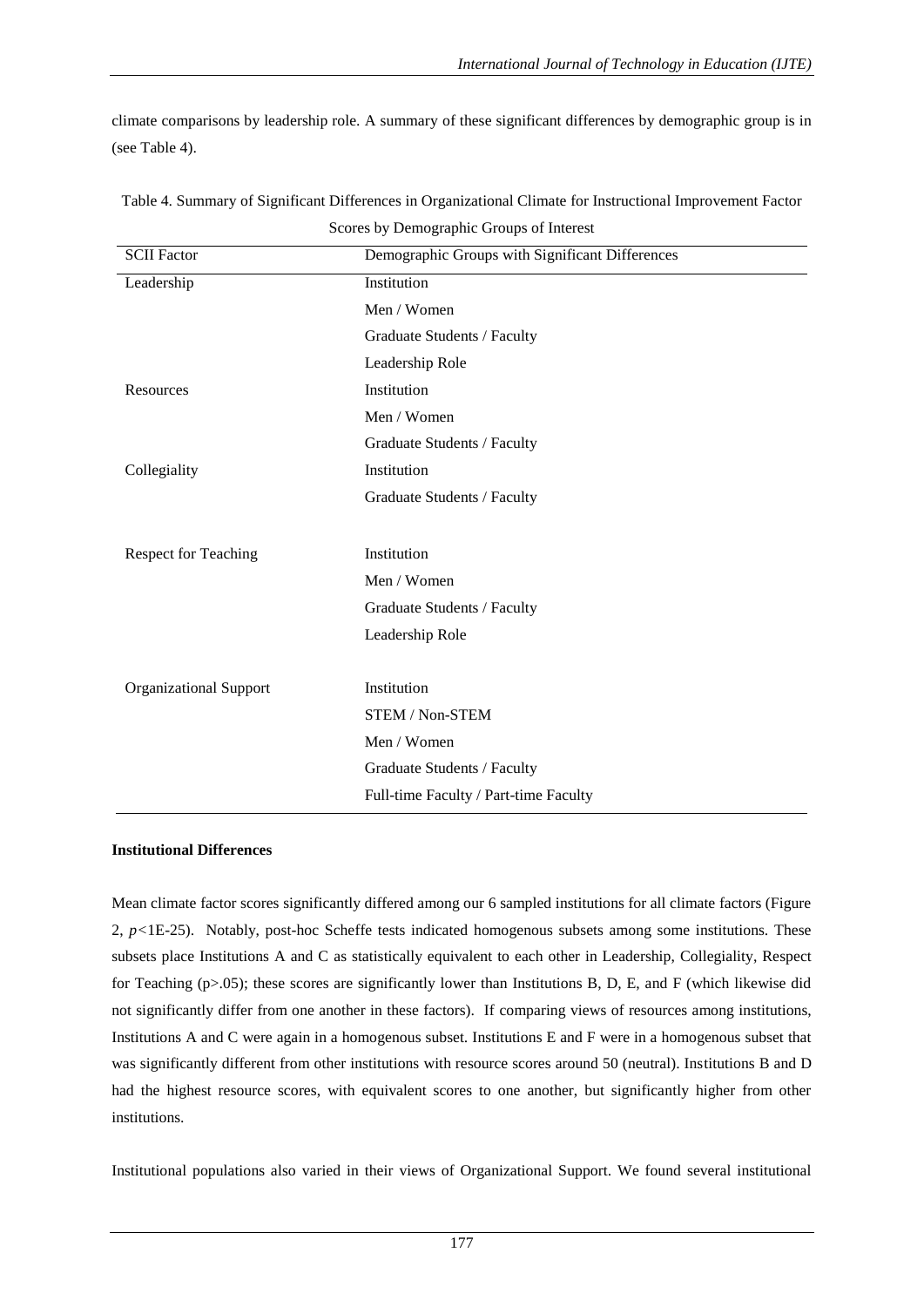patterns in this factor that did not appear in the other climate factors. For example, Institutions A, D, and E paired together as a homogenous subset, with significantly higher mean organizational support scores than other institutions. Another way to examine the organizational support homogenous subsets is to place Institutions D and E in a subset with Institutions B and C. In doing so, this group had statistically equivalent scores to each other but significantly lower mean scores than Institution A (*p*<.05). Unique among the institutional populations was Institution F; this institution not group in a subset with other institutions, as it had significantly lower organizational support scores (35±17).



Figure 2*.* Mean Climate Factor Scores by Institution, with Significant Differences among Institutions Noted within Each Factor (*p<* .05)

A mean score of 50 is equivalent to neutral on the SCII Likert-style scale (0-100). *Note.* a = mean score significantly lower than the top 4 mean scores,  $b =$  mean score significantly higher than the top 4 mean scores, c  $=$  mean score significantly higher than the bottom 2 mean scores,  $d =$  mean score significantly lower than top mean score,  $e =$  mean score significantly higher than the bottom 2 scores,  $f =$  mean score significantly lower than top 2 scores,  $g =$  mean score significantly lower the top score and significantly higher than lowest mean score; h = mean score significantly higher than lowest mean score.; h = mean score significantly higher than the bottom 2 scores,  $i =$  mean score significantly lower than all mean scores in category.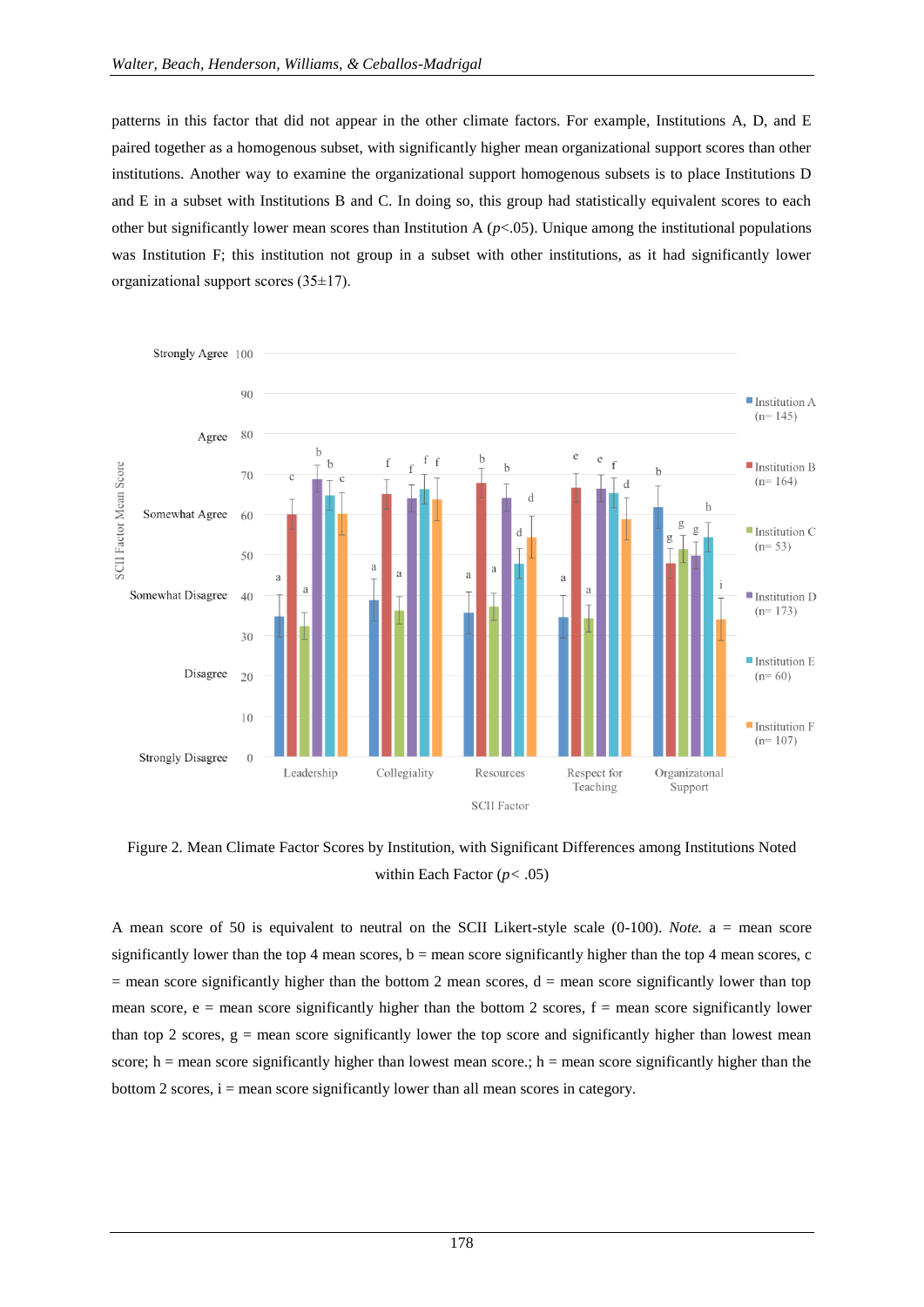### **STEM and non-STEM Disciplinary Differences**

In our comparisons of STEM (*n*=594) and non-STEM instructors (*n*=108), we found significant differences only in Organizational Support (*p*=4.5E-4). Non-STEM instructors (56.1±20.0) had significantly more positive views of Organizational Support than STEM instructors (48.5±19.5). There were no significant differences in STEM and non-STEM instructors by leadership, collegiality, resources, or respect for teaching (*p*>.05). We compared scores among 8 STEM disciplines, including biology (n=120), chemistry (*n*=79), physics (*n*=73), geoscience  $(n=36)$ , engineering  $(n=140)$ , mathematics  $(n=89)$ , statistics  $(n=13)$ , and computer science  $(n=30)$ . We found no significant differences for leadership, collegiality, respect for teaching, and organizational support (*p*>.05). In contrast, we found significant disciplinary differences in perceptions of resources  $(p=0.032)$ , and these scores remained significant in post-hoc tests. Computer science instructors had significantly higher views of resources than biology ( $p=0.023$ ), geoscience ( $p=0.011$ ), and mathematics instructors ( $p=0.028$ ). We also wished to compare among non-STEM disciplines but did not have large enough sub-sample sizes for non-STEM disciplinary groups.

### **Departmental Differences**

Several mean climate factor scores significantly differed by department within parent institution. We ran ANOVA within each institution to explore differences in SCII climate factor scores by department. Prior to running ANOVA tests, we confirmed each group sample was drawn from a normally distributed population, had equivalent variance (and if not, ran the appropriate post-hoc test for non-equivalent variances), and we made the assumption that all samples were drawn independently and randomly of each other.

We excluded departments with a sample size of less than 5, resulting in fewer department-to-department comparisons than the overall number of departments noted in Table 2. Four of six institutions (Institutions A, C, E, and F) had similar views of climate across the institution, regardless of department. At Institution A, 9 departments had significant differences in only in resources ( $p=0.014$ ). At Institution C, the departments only had significant differences in leadership ( $p=002$ ). At Institutions E and F; we only found significant differences in organizational support  $(p=0.018; p=0.023)$ . In contrast, two of six institutions had significant departmental differences among nearly all climate factors. The 8 departments at Institution B had significant differences in views of leadership (*p*=.031), collegiality (*p*=.033), resources (*p*=6.8E-8), and organizational support (*p*=3.64E-4). Similarly, the 18 departments at Institution D had significant differences in leadership (*p*=2.64E-4); collegiality ( $p=0.001$ ), resources ( $p=0.009$ ); and respect ( $p=0.009$ )

# **Intra-Departmental Groups**

We designed four questions to identify departmental sub-groups. These are supplementary items S32, S33, S34, and S35. Upon examination of data from these items, we found 70.5% of our sample reported belonging to a "subgroup" within their department. When asked how differently these individuals would answer the SCII items in regard to the subgroup, 35.7% would not answer differently, 16.7% would answer a little differently, 28.6%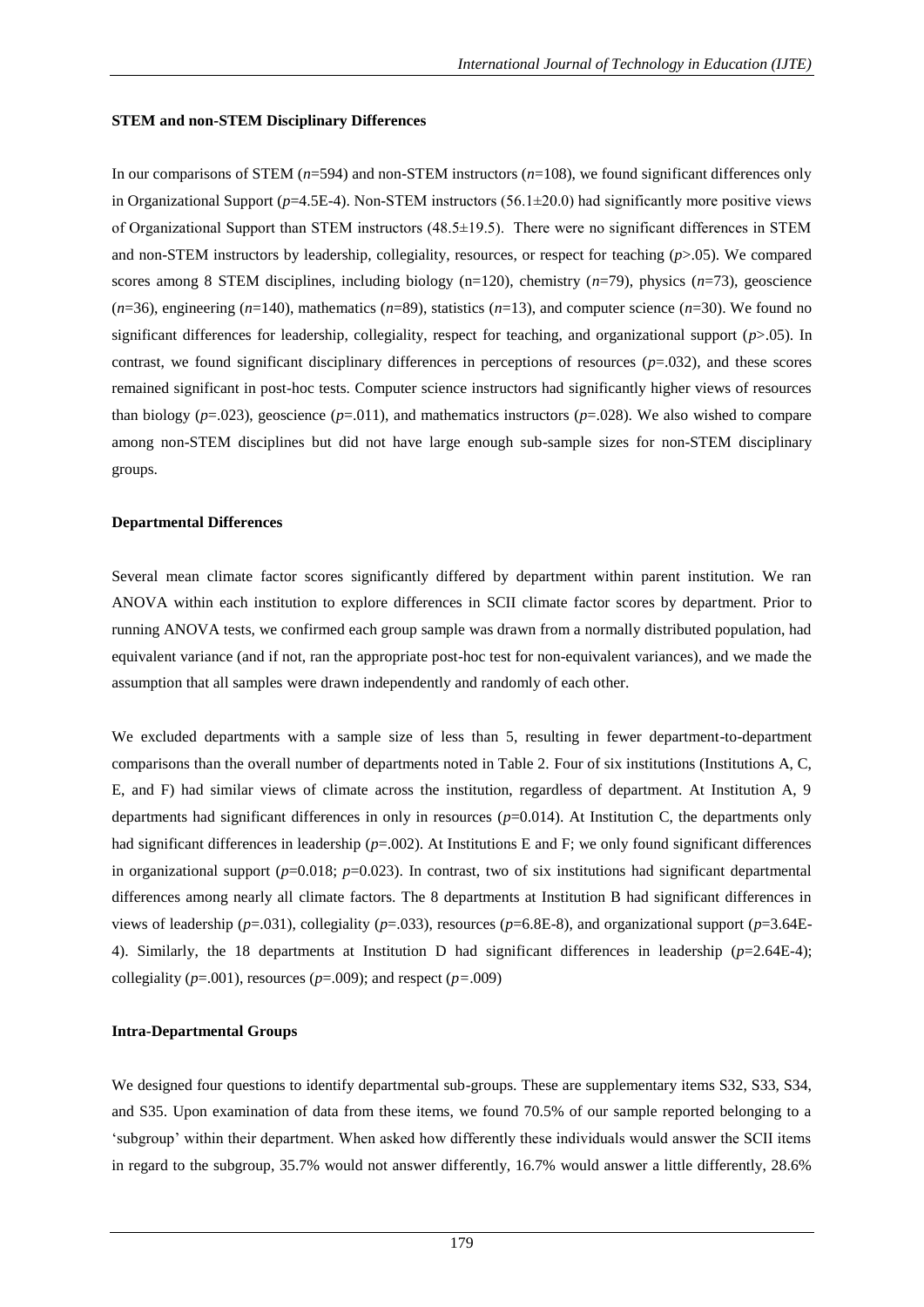would answer somewhat differently, 14.2% would answer quite a bit differently, and 4.7% would answer completely differently.

To explore statistically significant department sub-groups, we ran tests for non-normal distributions in each of 71 departments with *n* > 5. This included Kolmogorov-Smirnov (K-S) tests, tests for skewness and kurtosis, and Q-Q plots. Our hypothesis was that if we explored the nature of non-normal distributions within each department, we could then identify sub-groups in organizational climate for instructional improvement. For the departments with significant K-S tests (30 cases), we generated histograms with normal curve overlays. However, we did not find many bi- or multi-model distributions. This means that the non-normal distributions identified were caused by either skewed or peaked distributions. As such, the non-normal patterns in climate within the 30 identified departments are likely not indicative of intra-departmental groups. Furthermore, we note that the few departments we found with bimodal climate distributions had a smaller sample size (5 to 7 faculty). This led us to conclude that we either had a biased sample or that smaller departments are less varied by group than by individual.

#### **Gender Identity**

The SCII gathers gender data by asking faculty to self-report their gender identity as cis-gender female, cisgender male, transgender, non-cisgender, or prefer not to respond. We did not have any participants report as transgender or non-cisgender in our sample. Mean climate factor scores significantly differed by gender for all climate factors except for Collegiality (*p*=.087), and were significantly lower for cis-gender women (*n*=290) than cis-gender men ( $n=306$ ); for Leadership ( $p=.017$ ), Resources ( $p=.001$ ), Respect for Teaching ( $p=.3.07E-4$ ) and Organizational Support (*p*=3.40E-4).

#### **Ethnicity**

We found no significant difference in mean climate scores among Asian (*n*=62), Hispanic/Latino (*n*=16), and White (*n*=486) faculty (*p*>.05). We did not compare climate mean scores for Black (*n*=4); Native American (*n*=3), Multi-racial (*n*=3) faculty due to small sample sizes of these groups. When we grouped faculty of color  $(n=95)$  and compared the group to white faculty  $(n=486)$ , we likewise found no significant differences in mean climate scores.

*Faculty Rank and Tenure Status.* We found no significant differences in mean climate factor scores by rank among full (*n*=252), associate (*n*=166), assistant (*n*=127), adjunct (*n*=72), or visiting professors (*n*=13), and fulltime lecturers ( $n=72$ ). We also found no significant differences ( $p$ >.05) among tenured ( $n=384$ ), tenure-track  $(n=105)$ , and non-tenure track instructors  $(n=170)$ . We also did not find significant differences  $(p>0.05)$  between non-tenure track faculty (*n*=170) and tenured/tenure-track faculty (*n* =489). Lastly, when comparing full-time faculty (*n*=542) to part-time faculty (*n=*61), we only found significant differences in mean organizational climate scores. Full-time instructors (49.0±19.3) perceived significantly less Organizational Support than parttime instructors (54.8±22.6).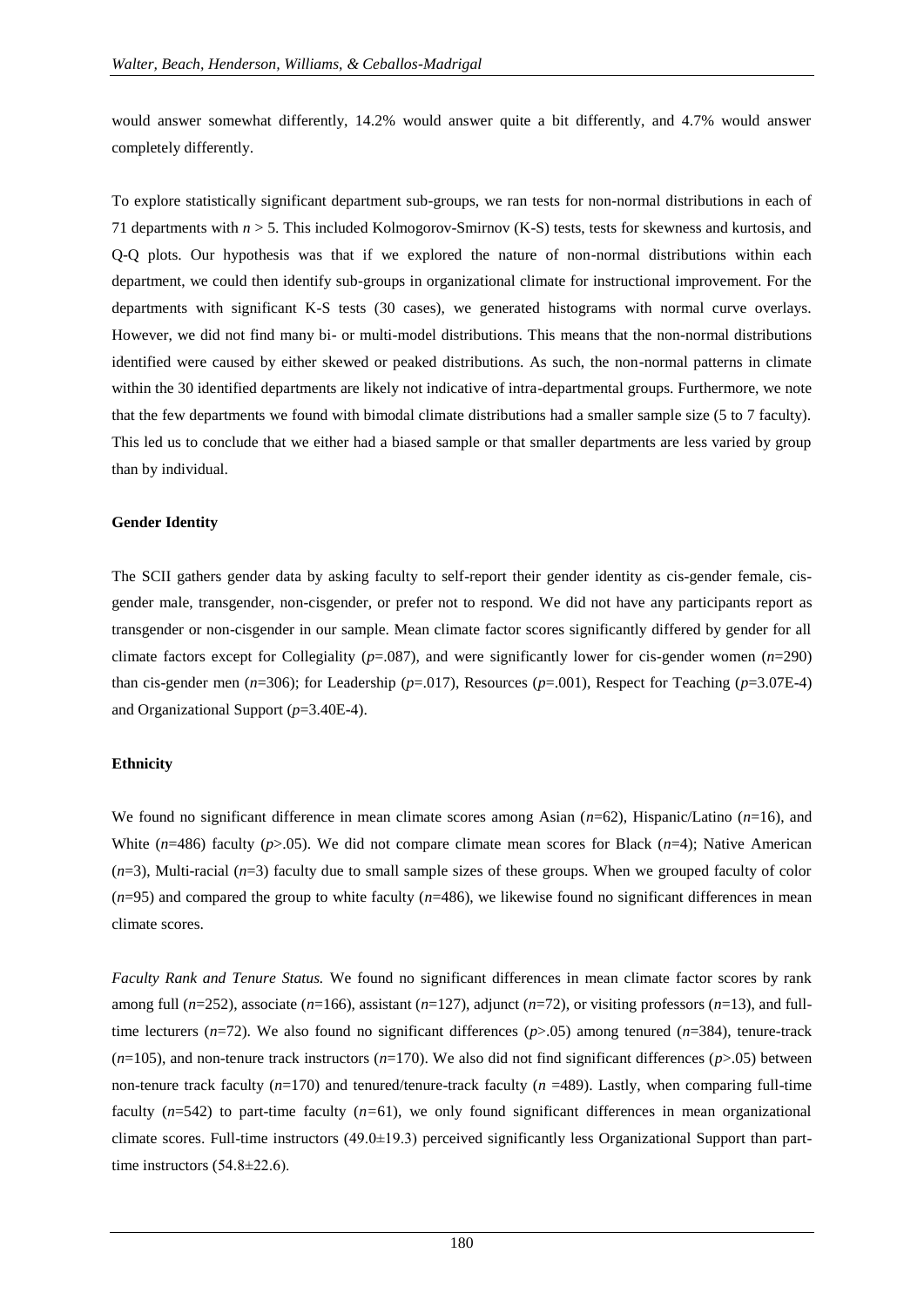### **Graduate Student Instructors**

Our comparisons between graduate student (*n*=129) and faculty instructors (*n*=316) are only representative of instructors at Institutions A, C, and D, as other institutions did not sample graduate students. Within these institutions, we found significantly lower mean scores among all 5 climate factors for graduate students  $(p<01)$ . In particular, Collegiality scores for graduate students  $(37.7\pm 23.3)$  were significantly lower ( $p=1.345E-7$ ) than faculty (50.6±24.7).

### **Leadership Role**

We ran independent t-tests to compare views of individuals who were the formal leader in department (*n*=19) and individuals without a leadership role in their department (*n*=299). This sample did not include institutional deans or other administration roles, so these findings are most likely descriptive of department chairs. Department leaders had significantly more agreeable views of Leadership  $(p=002)$  and significantly more agreeable views of Respect for Teaching (*p*=.027). Department leaders did not have significantly different views than their colleagues in Collegiality, Resources, or Organizational Support.

### **Years Teaching, Teaching Load, and Class Size**

There was no significant correlation (p>.05) between years teaching and class size and any of the SCII factors. In contrast, teaching load was significantly negatively correlated with Resources (r=-0.120; *p*=.002), and class size was significantly negatively correlated with Organizational Support  $(r=-0.115; p=.022)$ . If we had included graduate students in the sample, we also find that years teaching is significantly correlated with Collegiality (r=0.096; *p*=.015) and Respect for Teaching (r=0.097; *p*=.014).

# **Discussion**

We organize our discussion into four sections. We begin with a summary what we have learned about the overall design of the SCII, its conceptual framework, and nature of organizational climate for instructional improvement. We follow with how the literature helps to explain the five factors of the SCII (leadership, resources, collegiality, respect for teaching, and organizational support). Third, we discuss women and graduate students as marginalized groups identified by the SCII. We conclude with recommendations for future work.

# **Overall SCII Design and Conceptual Framework**

Our research supports an instrument that can differentiate among elements of organizational climate for instructional improvement. The SCII is reliable; easy-to-use for the respondent and analyst, and can quickly collect data from a large number of participants. Reliability indicates consistency when testing procedure is repeated (Knekta, Runyon, and Eddy, 2019). The SCII has excellent overall reliability at 0.952 (0.700 or higher is preferable), and excellent construct reliabilities among its factors.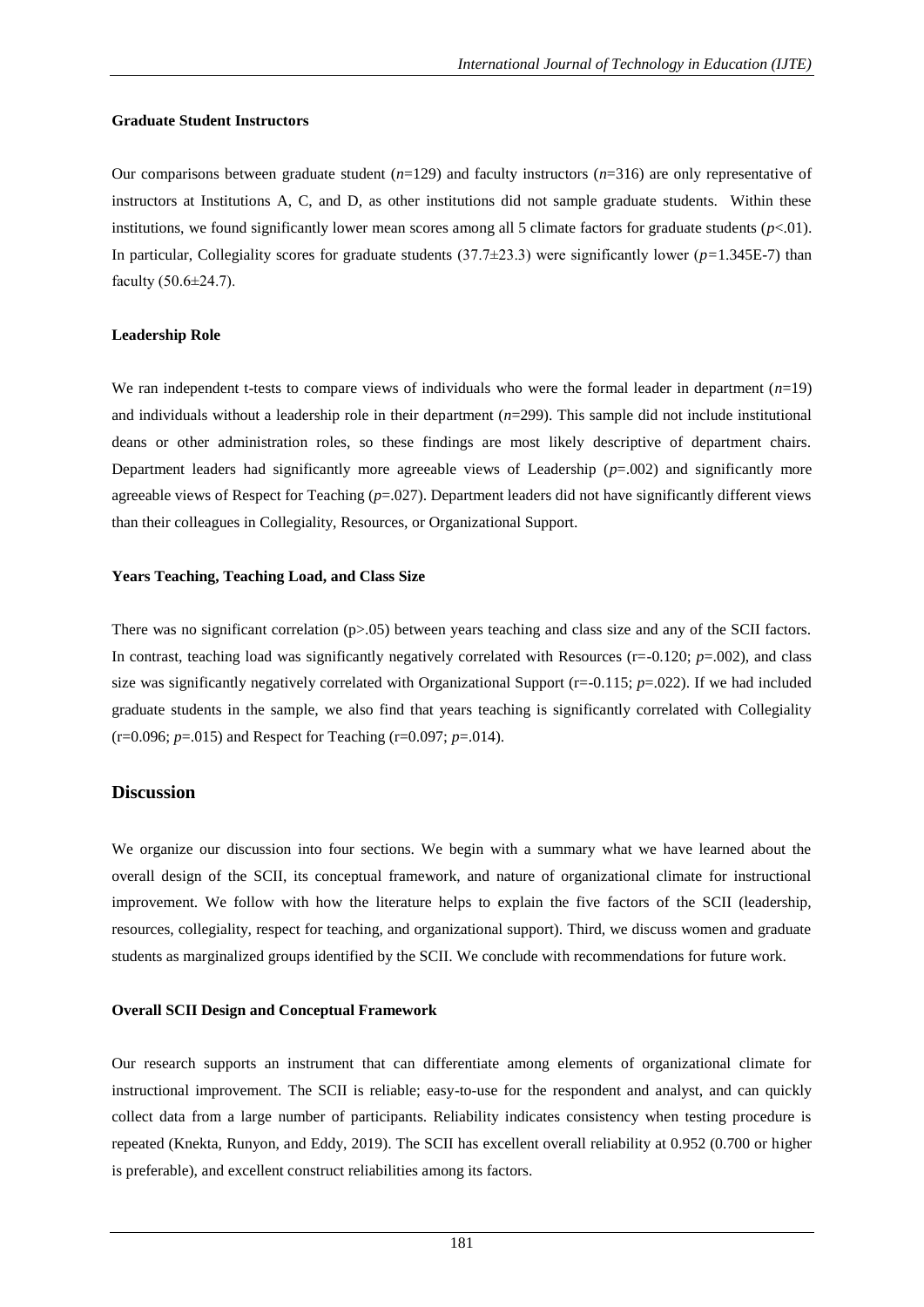Our study also provides empirical support for conceptual models of faculty work proposed by Gappa et al. (2007) and Beach (2002). However, we note that three constructs from those models and some of our individual items did not sort onto consistent factors. This included items about (a) shared attitudes about students and teaching, (b) academic freedom and autonomy, and (c) rewards. Items from these priori categories sorted into more conglomerate factors with better Eigenvalues, or were removed from the survey during its early development. Specifically, items related to academic freedom and autonomy (Gappa et al., 2007) loaded with items about time, financial, and space resources (Beach, 2002; Knorek, 2012; Walczyk, Ramsey, & Zha, 2007; Chasteen et al., 2015; Parker et al., 2015). Other items also did not load onto any of the climate dimensions and were removed during our pilot phase. We removed items on (a) institutional incentives for teaching (Walczyk et al., 2007; Chasteen et al., 2015; Parker et al. 2015), (b) shared views of teaching and learning, including instructor concerns that students are underprepared (Felder & Brent, 1996; Parker et al., 2015) or are resistant to change (Henderson & Dancy, 2007; Hastings & Breslow, 2015; Parker et al., 2015), and (c) coordination of teaching across similar courses. We agree that these barriers are important to shifting instructional improvement climate. However, we cannot claim these ideas are elements of *organizational climate for instructional improvement* - at least as measured by the SCII.

#### **The Nature of Organizational Climate for Instructional Improvement**

As we considered the nature of our findings, we reconsidered at what organizational level we could best measure organizational climate. The SCII asks participants about climate at the department level, perhaps with the exception of some items in Organizational Support, which may be managed at a higher organizational level (e.g. university-level professional development). We agree that faculty are strongly influenced by their departments, but they are also influenced by their institutions, disciplines, and academia as a whole. Academic cultures are "inseparably intertwined with the subject matter" and disciplines are important groups that can help explain the differences among faculty across the academy; some faculty may identify more strongly with their discipline than with their institution (Clark, 1983, Ruscio, 1987; Brownell & Tanner, 2012). Faculty therefore may be more likely to adopt the values, beliefs, and practices that constitute their discipline (Becher, 1981; 1985). In our study, two of six institutions had significant differences among climate factors by department (and therefore discipline). As expected, most responses in a department were also normative to one another (e.g. no distinct sub-groups).

We also hypothesize that climate is normative to institution, but not exclusively. Four of the six institutions (Institutions A, C, E, and F) had similar views of climate across the institution, regardless of department. This leads us to expect that organizational climate, even when measured at the department level (as with the SCII), is sometimes normative at the institution-level. That is, other higher order variables may be tied to organizational climate. This is also supported by statistically distinct homogenous subsets among institutional climate means: Institutions A and C and Institutions B, D, E, and F had nearly identical views in leadership, respect for teaching, and collegiality. These findings lead us to wonder: (a) what cross- institutional variables could explain these data and (b) what aspects of organizational climate are normative to the academia as a whole?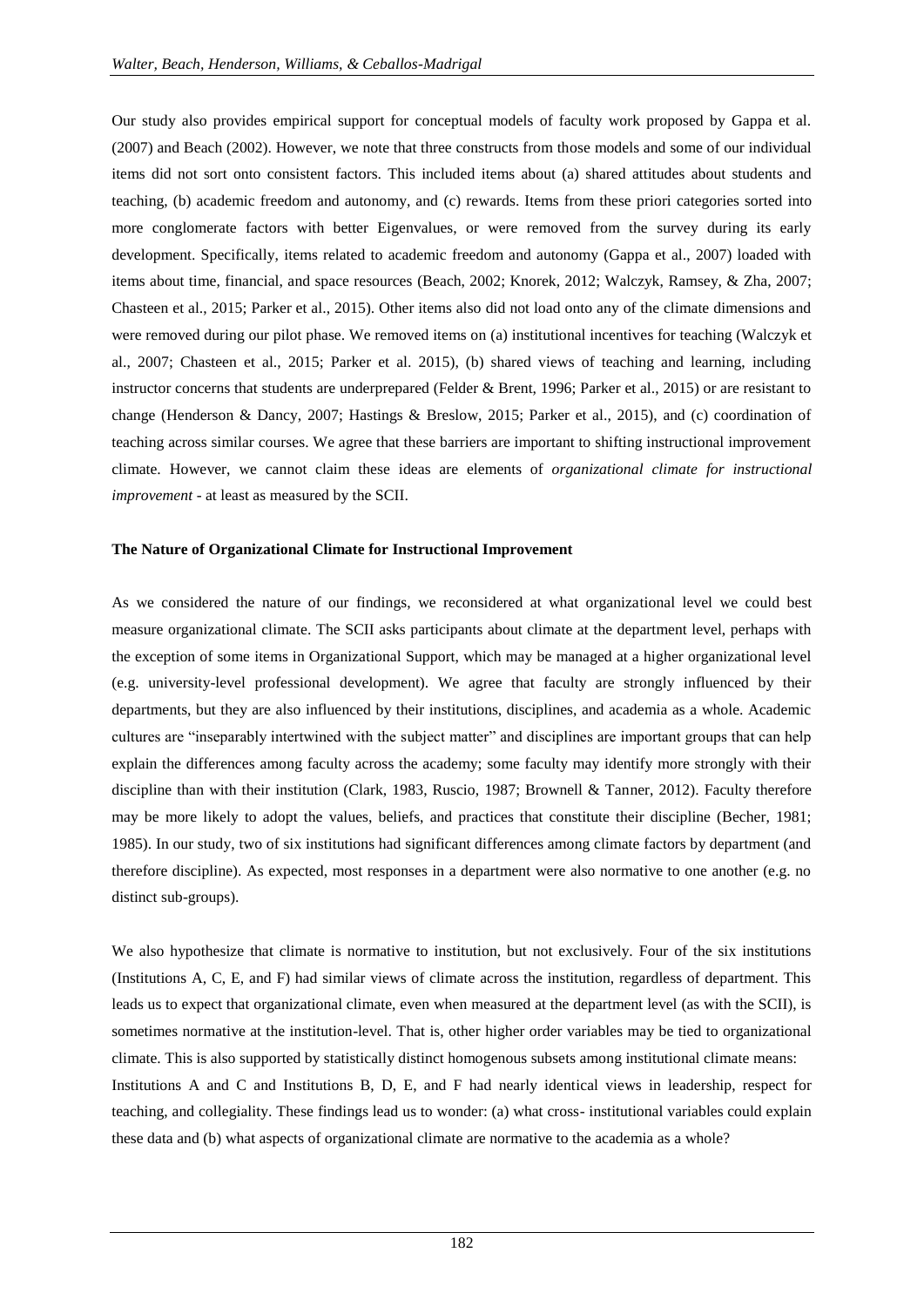### **Exploring the Five Climate Dimensions of Organizational Climate**

*Factor 1. Leadership for Instructional Improvement*

Leaders have important influence in creating a sense of belonging and job satisfaction of faculty (Campbell & O"Meara, 2014) and an environment for resource exchange (Van Waes et al., 2015). They also can provide flexibility when instructors are testing new ideas and place value on teaching quality in tenure, promotion, and retention decisions (Shadle et al., 2017). Faculty who experience transformational leadership and work in collaboratively managed environments are more likely to adopt student-centered teaching practices (Ramsden et al., 2007; Trigwell, Prosser, & Ginns, 2005). We likewise saw the importance of leaders in our SCII data, as leadership accounted for over 44% of the variance, indicating that formal department leader(s) and their policy decisions have a central role in organizational climate.

Given these findings and the large contribution of leadership to the variance, we highlight leadership as a key variable in catalyzing change, in particular, *department level* leadership. SCII items focus on formal department leaders, not college and university-level leadership (e.g. Dean, Provost, President). Although higher-level leadership is important, Henderson, Beach, and Finkelstein (2011) note that change initiatives need to empower and support stakeholders and be prescribed by individuals in power. Our data identifies department chairs as key for instructional improvement given the large amount of overall variance from the factor. We hypothesize that perhaps the department chair is at a unique intersection of resources, policy, and collegiality; they are both in power and a peer, empowering them to be important loci of organizational change.

However, since department leadership SCII scores were still mostly normative by institution, our data may also support the idea that institutional support and guidance is important. Work like *Increase the Impact* would describe this balance as "the sweet spot" between emergent and prescribed change. Institutions need to give individual users freedom and support, but still provide a set of prescribed principles in which to customize an innovation (Henderson, Cole et al., 2015).

# *Factor 2. Resources for Instructional Improvement*

The resources factor was the next most influential factor in our data, contributing 8% to overall variance. This is fitting with research documenting resource availability as one of the most common drivers/barriers for adoption of teaching innovations (e.g. Andrews & Lemons, 2015; Shadle et al., 2017). The 7 items on the Resources factor align well with related literature in this area, including perceptions of the resources of (a) time (e.g. Brownell & Tanner, 2012; Hanson & Moser, 2003; Henderson & Dancy, 2007; Miller, Martineau, & Clark, 2000; Pundak & Rozner, 2008), (b) money incentives (Andrews & Lemons, 2015; Knorek, 2012), (c) teaching space (Bland et al., 2006), and (d) autonomy in content and pedagogy (Shadle et al., 2017).

One notable finding in the Resource factor is that our data suggest autonomy to be a *resource,* and not a separate *autonomy* construct as Gappa et al. (2007) suggest. Self-determination theory also describes autonomy through the lens of resources (Deci & Ryan, 2011). The only oddity in the resources factor was an item regarding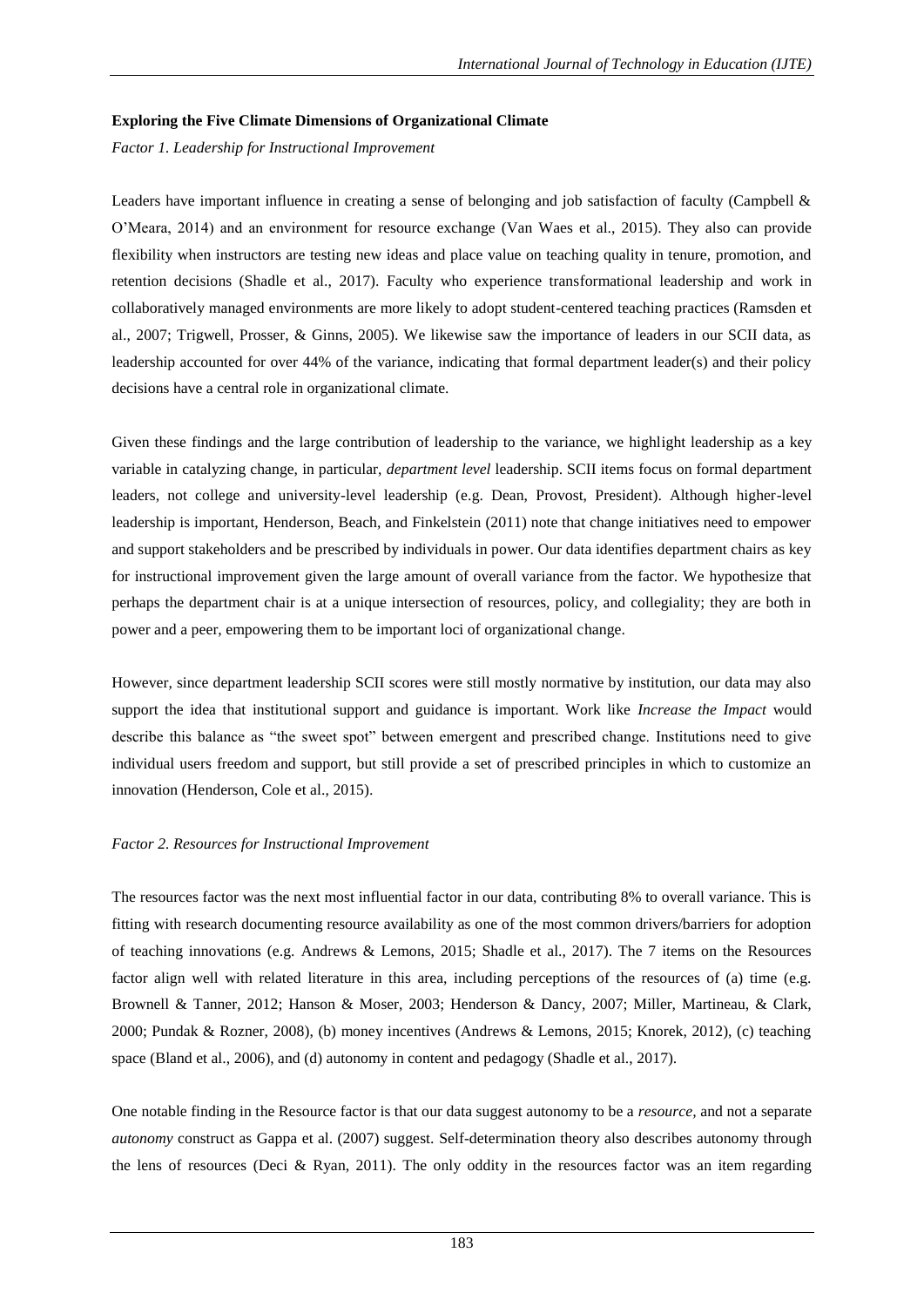pedagogy resources for new instructors (S23), which loaded onto the "respect for teaching" dimension. We consider the S23 loading in our *Respect for Teaching* subsection of the Discussion. We are uncertain why both instructors with a higher teaching load and computer science faculty viewed resources so positively, but note that this finding supports the idea that some ranks and disciplines may have (a) differences in how teachingrelated resources are perceived and/or (b) have different allotment of resources (Cavanaugh, 2017).

# *Factor 3. Collegiality for Instructional Improvement*

Gappa et al. (2007) describe collegiality to be in place when individuals feel they belong to a mutually respectful community of colleagues who value their contributions and feel concern for each others" well-being. Collegiality in academia is enigmatic. Instructors may be socialized to "not care" what others think, do work that is isolated from one another (like teaching), and fight for limited resources (e.g. Massy et al., 1994). Despite competition, colleagues are also key to instructional improvement. We need one another for the exchange of teaching resources (Andrews & Lemons, 2015) and for engaging in professional development around teaching (Bouwma-Gearhart, 2012).

In the SCII data, collegiality was institutionally normative among (a) all departments at Institutions A and C, each reporting disagreeable views of collegiality and (b) all departments at Institutions B, D, E, and F, each reporting agreeable views of collegiality. This documents that collegiality, although measured at the department level by the SCII, displays overarching institutional norms. Initially, our hypothesis was that institutional collegiality norms could be tied to Carnegie classification. However, patterns in collegiality were not a function of how research-intensive an institution was. Institutions A and C were large, research-intensive and very research-intensive institution, respectively; both reported disagreeable collegiality. In contrast, Institutions B and F were likewise large and research-intensive, yet reported more agreeable collegiality.

Lastly, we discuss the significant positive correlations between Collegiality and number of years teaching. Peers are a valued source of information when an individual is forming an opinion about an innovation (Rogers, 2003). Van Waes et al. (2015) noted that faculty with teaching experience had larger, stronger, and more diverse networks of colleagues than less experienced faculty. Although faculty inexperienced in teaching (e.g. researchers) also had large networks, they had weaker ties and less diversity in the types of peers with whom they communicated. We postulate that experienced faculty build collegiality with years teaching, but not necessarily other forms of academic work, and our data provide evidence for the improved role of collegial interactions throughout a teaching career.

In particular, we note that the significant correlation between collegiality and years teaching disappeared when we removed graduate students from the sample (these individuals reported around 0-2 years teaching experience). As such, we highlight graduate students as an important focus for future collegiality research. Graduate students are an underserved population in need of not only pedagogical development (Schussler et al., 2015), but also colleagues to talk to about teaching (Andrews & Lemons, 2015).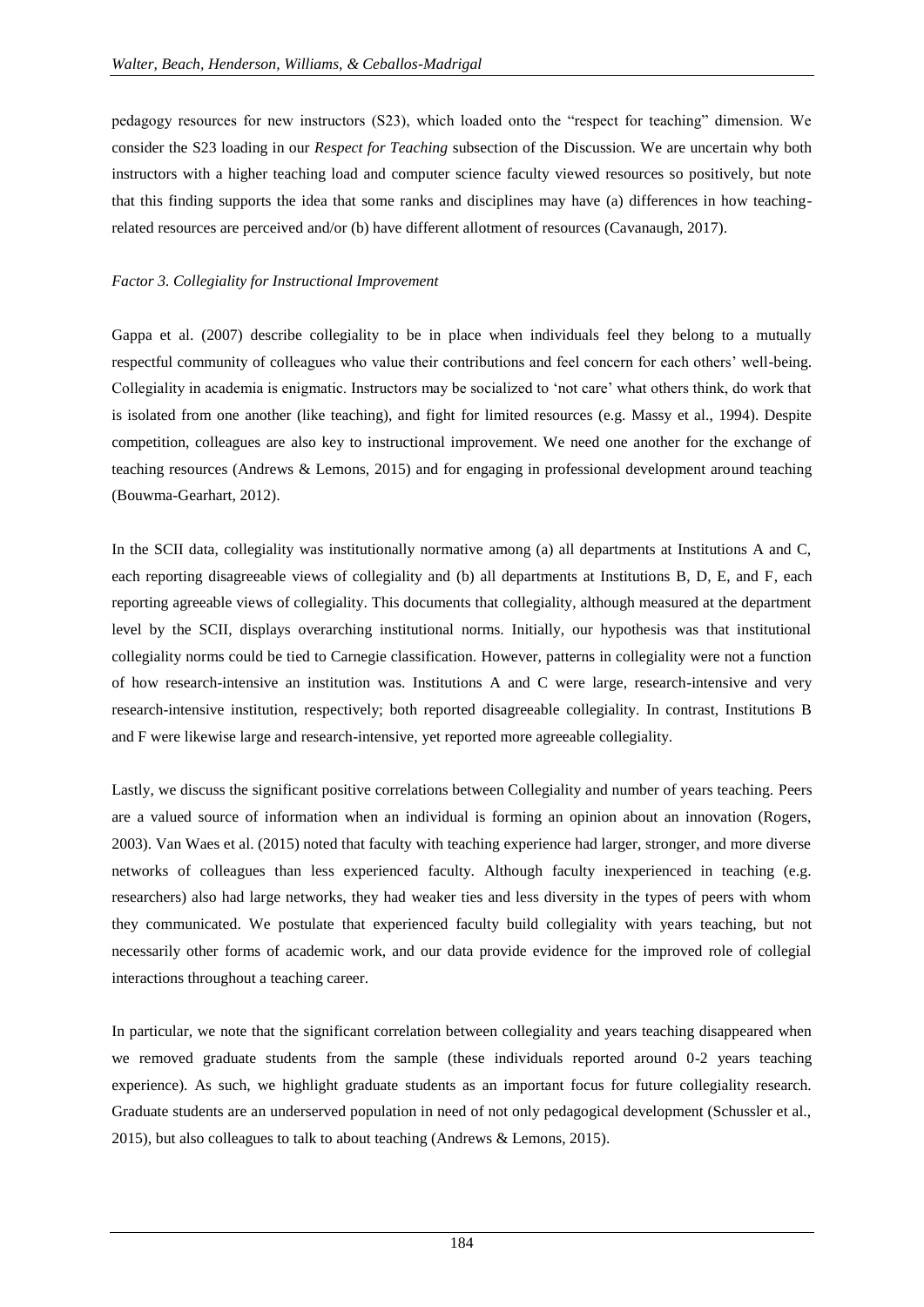# *Factor 4. Organizational Support for Instructional Improvement*

Lack of pedagogical training and support is a noted barrier to instructional innovation (Walczyk et al., 2007). Faculty engaging in professional development, through structured groups or peer mentorship, would have increased interest interacting with others (Bouwma-Gearhart, 2012) and therefore better ability to exchange teaching-related resources (Andrews & Lemons, 2015). Mean institution-level *Organizational Support* scores were either significantly higher or significantly lower than other 4 SCII factors (Figure 2). For example, instructors at Institution F reported mean organizational support scores around 35±17, but had significantly higher mean scores for the other 4 SCII factors (at or around 60). We see the reverse pattern at Institutions A and C, where instructors reported high mean organizational support scores, but significantly lower mean scores for the other factors. These patterns led us to wonder if organizational support was more influenced by climate beyond the department (e.g. at the university, college) and therefore causing the Organizational Support factor to behave differently. This may also explain the slightly lower reliability of this factor ( $\alpha$  = 0.634). Lastly, this may help us to answer how items about professional development (S6), mentorship (S9), structured pedagogy groups (S29), and financial incentive (S30) could be grouped together into this factor -- all of them are supported by infrastructure beyond the department.

At minimum, we can attest that under some circumstances, views of organizational support counter to other elements climate (leadership, resources, collegiality, and respect for teaching). Perhaps when resources, leadership, respect, or collegiality are agreeable, instructors are less inclined to make use of organizational support, and therefore have less agreeable views regarding it. Alternatively, if these elements are less agreeable (e.g. leadership, resources, collegiality and respect are not in place), instructors may be more inclined to seek out, and therefore have agreeable views regarding, broader organizational support.

However, mean organizational support scores are not always different than other climate factors. We saw consistently positive views of climate at Institution B. Perhaps high-quality teaching development can build conversation around teaching, foster community, and come from the support of campus leaders (e.g. Connolly, 2010; Coffey & Gibbs, 2004), thus linking organizational support and the other SCII factors.

We conclude the unique differences in the organizational support factor highlight its importance as a lever for change, and solidify its place within a framework of factors tied to climate for instructional improvement. We also note that items in the Organizational Support factor may be tied attitudes toward instructional improvement. For example, Coffey and Gibbs (2004) and Postareff et al. (2007) found a range of positive changes in instructors" attitudes about teaching, including shifts toward being more student-focused teaching and improvements in self-efficacy, after pedagogical training.

# *Factor 5. Respect for Teaching*

Respect for Teaching as a factor on the SCII includes a potpourri of 7 items, most of which relate to teaching effectiveness as valued in retention, tenure, and hiring policy (S24, S25, S26), perceptions of teaching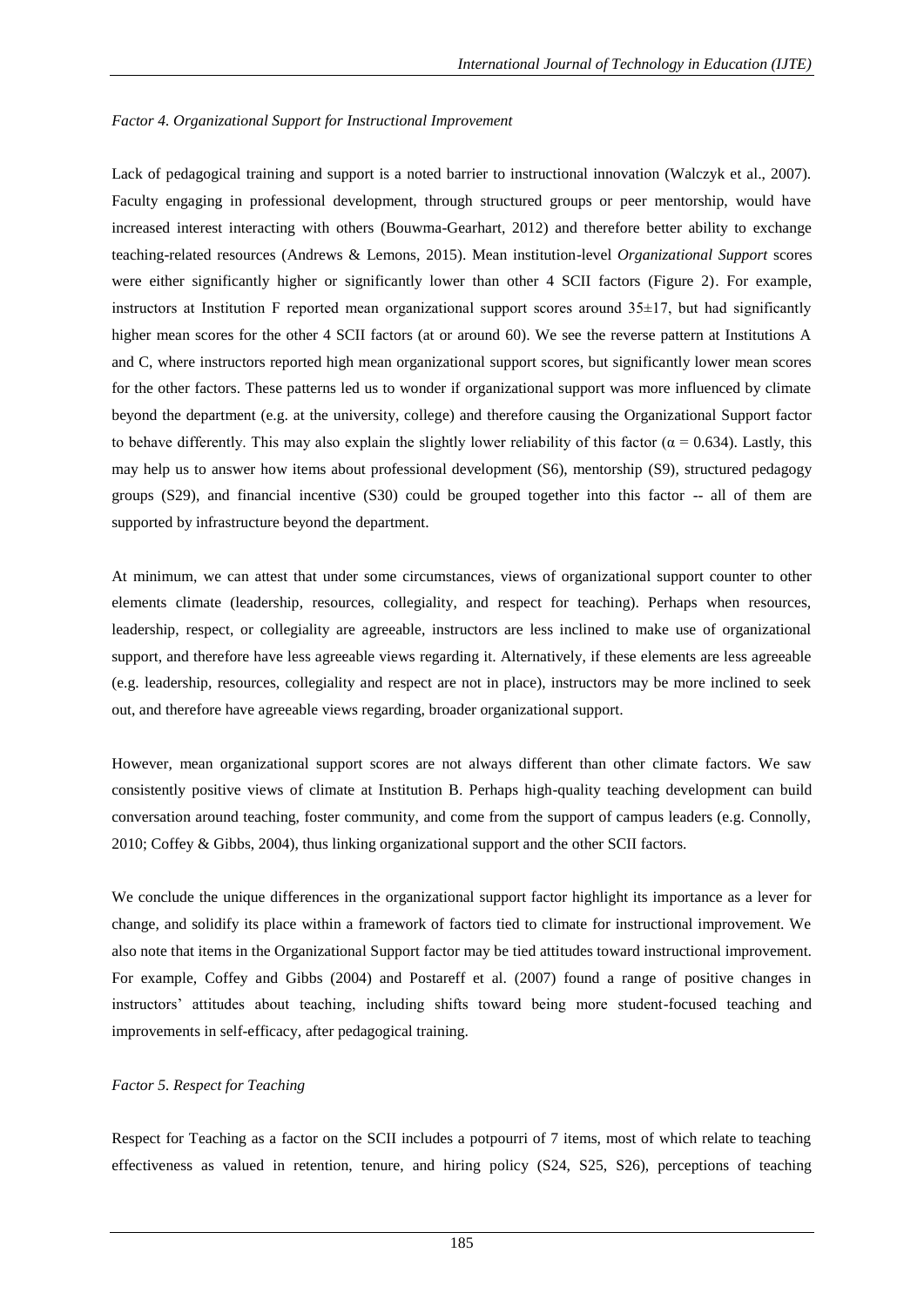effectiveness in others (S4 and S28), or the value of teaching as an aspect of academic work (S27). The odd item in this factor is S23, "new instructors are provided with teaching development opportunities and resources." However, this item could also be interpreted as teaching-related policy, in a similar vein such as S24-S26.

At the onset, we did not anticipate "respect for teaching" would come out as a factor in our analyses. In fact, we toiled over the name of this factor for quite some time. It was our goal to elicit organizational climate (not culture), and we had purposefully avoided developing items around teaching culture and norms. How could it be that 'values regarding teaching effectiveness' was part of organizational climate?

Returning to our aforementioned definitions, *culture* is the deeply instilled values, beliefs, myths, and rituals of an organization (Corbo et al., 2016). Culture takes a long time to change (Peterson & Spencer, 1990). In contrast, *climate* is the "shared, subjective experiences of organizational members that have important consequences for organizational functioning and performance" (Peterson & Spencer, 1990). We posit that since culture and climate are related constructs (Ashkenazy et al., 2001), it is illogical to expect norms and values to be separate from organizational climate factors on the SCII. In our case, formal and informal policy (S23-S26) could be considered as aspects of organizational climate. Policies can be changed and would not inherently take long-term or cataclysmic initiatives to change (like culture). We see the perceptions of others discussed by items 4 and 28 as more tied to values and norms, but not exclusively. S4 asks participants whether instructors "aspire to become better teachers," and S28 asks participants whether "all instructors are sufficiently competent to teach effectively." These views could change easily, depending on other organizational climate factors or personal attitude shifts. If these values can easily change, they are unlikely to be organizational culture. However, item S27 "Teaching is respected as an important aspect of academic work" is almost explicitly culture. To manage this issue, we have concluded that the *Respect for Teaching* construct is neither culture nor climate, but rather a product of the entanglement of culture and climate -- and we see value in keeping these items as a direct measure of participant values.

As researchers begin to use the SCII, we encourage others to monitor *Respect for Teaching* as a factor. If this factor changes over short periods of time, we expect that it will help capture major shifts in climate (which can happen over said durations). However, if this factor does not change or changes only with 'cataclysmic' efforts (Peterson & Spencer, 1990), the SCII may measure both some aspects of organizational culture.

# **Marginalized Groups as Identified by the SCII**

We highlight significant differences in organizational climate for instructional improvement for cis-gender women. Across Leadership, Resources, and Respect for Teaching factors, cis-gender women reported significantly lower mean climate scores than cis-gender men. We expect that, at least in part, a negative climate for cis-gender women in STEM may be in play. Cis-gender women have been underrepresented in STEM throughout history, as cis-gender men outnumber them in science both in image and number (Riegle-Crumb, & King, 2010). Differential treatment and micro aggressions to women and other minorities can accrue over time to create wide gaps between groups, leading to negative outcomes such as lower job satisfaction and higher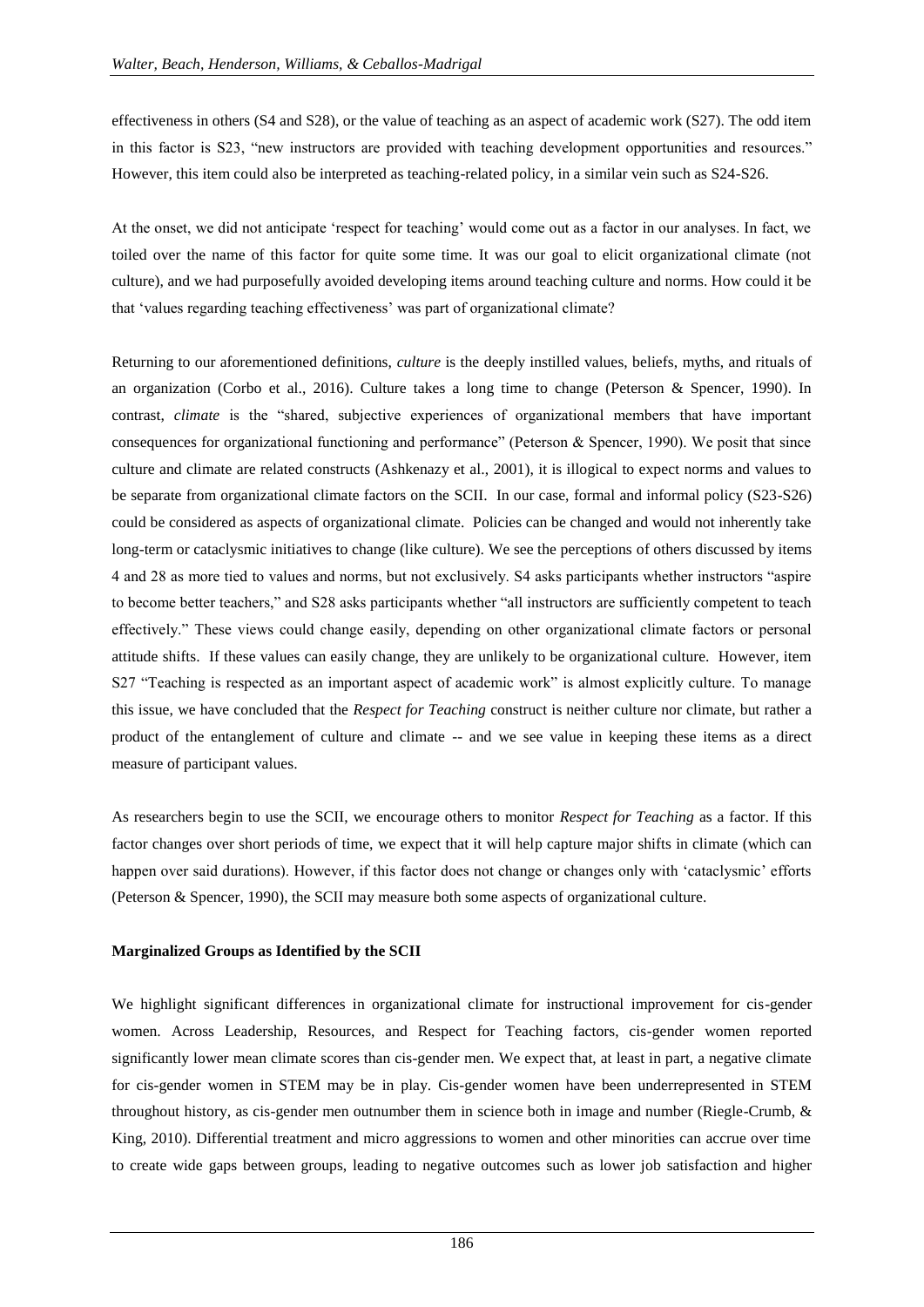turnover (Preston, 2006; Valian, 1999). In the context of instructional improvement, women in STEM disciplines often participate more in teaching and service than their male counterparts (Rosser, 2004). This downgrading of teaching and service may lead to women being passed over for promotion and tenure because their contributions may be perceived as less valuable than research. These responsibilities also can be viewed as facilitating when institutions implement policies that ensure extra teaching and service duties do not fall exclusively on women faculty and, in addition, the responsibilities should be equally valued as research in consideration for promotion and tenure (Rosser, 2004). It"s possible that these facets of the academic workplace manifested in some of our gender identity results.

Cis-gender women did not always have lower climate scores than cis-gender men. Cis-gender women had statistically equivalent collegiality scores to men and also had significantly higher views of organizational support for teaching. We hypothesize that perhaps because negative views other climate aspects led women to value or seek out more organizational supports more than men (e.g. finding a mentor, engaging in professional development available on campus). Women are reported to use more active learning practices than men (Henderson et al., 2012). If there is a direct correlation between instructional improvement and climate, systemic change may be leveraged for women may be through the right organizational supports for teaching (including mentor relationships and professional development groups and structures on campus).

We also identify graduate students as an underserved population and key demographic for additional exploration (e.g. Nicklow et al., 2007; Gardner & Jones, 2011). Graduate students reported significantly less positive views of climate for instructional improvement, documenting a potential need for better supporting the population. Another way this manifested was in a significant positive correlation between mean Collegiality and number of years teaching. This correlation was no longer significant when we removed graduate students from the sample. Graduate students were significantly less likely to have a network of colleagues with whom to discuss teaching. This network may be key to developing a professional identity and troubleshooting early-career teaching problems (e.g. Rogers, 2003; Andrews & Lemons, 2015). We encourage research that focuses on the pedagogical needs of graduate students through the lens of organizational climate, as this work can identify key barriers and affordances tied to their institutions.

# **Future Work**

Our study provides insight into common organizational levers and barriers to instructional innovation. Although the goal of this paper was to present our instrument, we expect to continue unpacking relationships between climate and teaching practice. One step in the future will be to examine other indicators of reliability for the SCII, including split-halves and test–retest reliability. We will also be continuing our work to examine how climate intersects with teaching practice (Walter & Ceballos-Madrigal, 2018). We have a forthcoming paper in which we are exploring how self-reported teaching practices relate to SCII data. Upon initial examination, all of climate factors significant correlate with teaching practice variables, and as such, we have conducted a k-means cluster analysis to sort individuals into unique groups based on patterns in SCII and teaching practice variables. We encourage others to do similar work and be open in sharing data.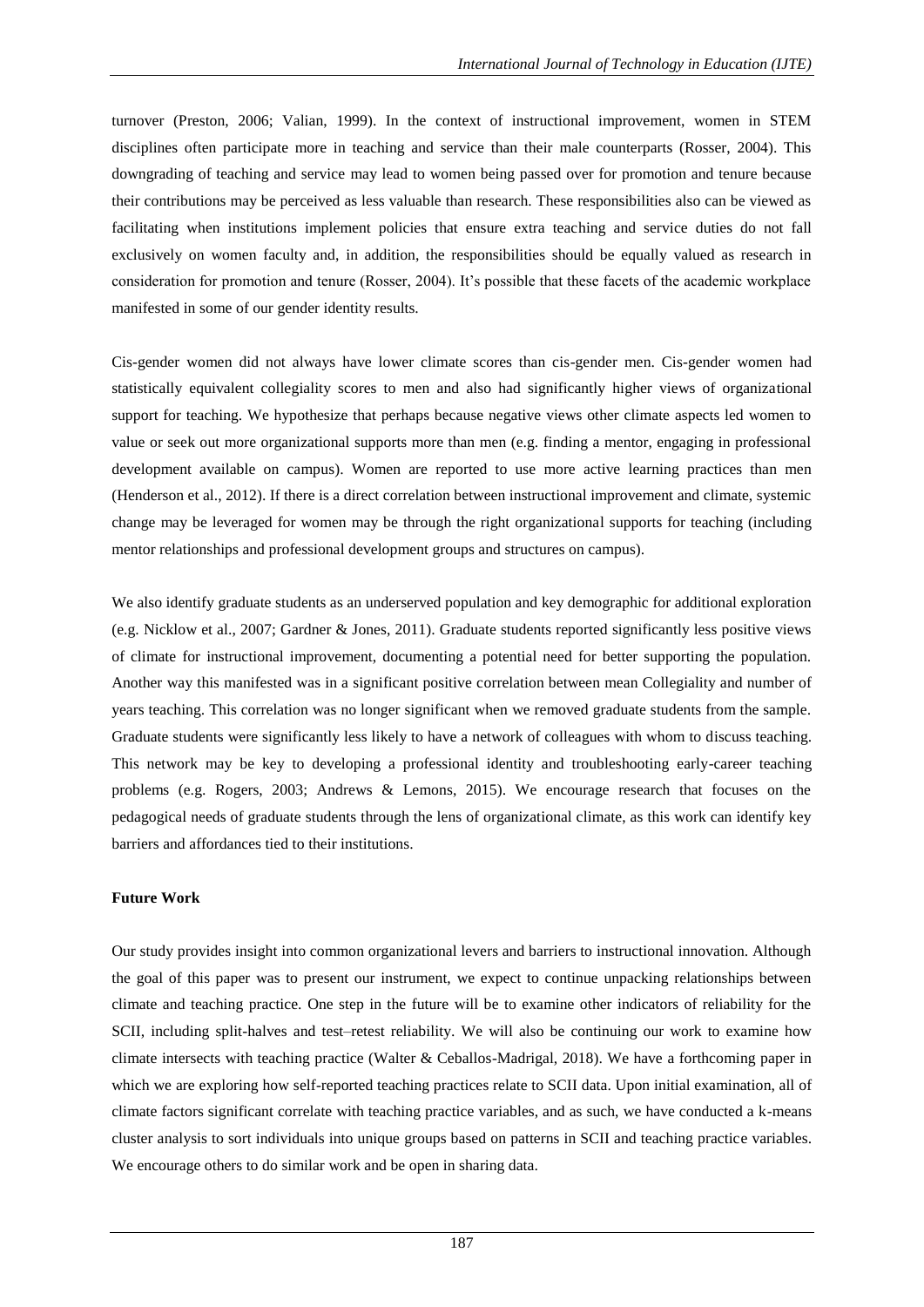We note that postsecondary education researchers are yet to rally behind a cohesive model for explaining adoption of active learning and high-impact pedagogies (Pilgrim et al., 2020). Much of the systemic change work is being done in STEM settings, as STEM is an area identified as inequitable to women and minorities and with lower student success than other disciplines. As we move forward, we wonder if it is possible to look at teaching practices and organizational climate using one framework. We value examining these variables together as opposed to separately but recognize that it will take a carefully crafted study to do so. Our work to develop the SCII incorporated frameworks from different fields of study, including those from organizational climate and higher education fields. Our work exploring teaching practices through the Theory of Planned Behavior (Ajzen, 1991) could serve in this capacity, as could other models (e.g. Gess-Newsome et al., 2003; Deci & Ryan 2011; Rogers, 2003). We welcome collaborators as we pursue understanding of this complex phenomenon.

Lastly, we reiterate that our sample for this study should not be generalized to all postsecondary faculty. Our data gathered in 2013-2015 from 4-year institutions that were large, mostly non-minority serving, and in the United States. Also, our study is not representative of all geographic areas of the United States, as we did not have the opportunity to sample in the northeast or southern states of the country. We encourage others to implement the SCII in other settings to learn more about how data might differ in non-American settings (especially non-Western countries), different institutions (especially community colleges), and with more diverse postsecondary instructors.

#### **Access to the Instrument**

The SCII is available in its paper form as *Supplementary Materials* for this paper*.* Users are also welcome to contact the authors for use of our SCII Qualtrics template. If you use SCII, we request that you use it in its entirety and consider sharing the data with our research team. We also suggest using the SCII with its companion teaching practices instrument (Walter et al., 2016).

# **References**

- Astin, A. W. (1993). What matters in college: Four critical years revisited. San Francisco.
- Ajzen, I. (1991). The theory of planned behavior. *Organizational Behavior and Human Decision Processes, 50,* 179-211.
- American Association for the Advancement of Science [AAAS]. (2011). *Vision and change in undergraduate biology education: A call to action.* Washington, DC: AAAS.
- Andrews, T. C., & Lemons, P. P. (2015). It's personal: biology instructors prioritize personal evidence over empirical evidence in teaching decisions. *CBE-Life Sciences Education, 14*(1), ar7.
- Ashkenazy, N., Wilderom, C., & Peterson, M. (Eds.). (2001). *Handbook of organizational culture and climate*. Thousand Oaks, CA: Sage.
- Austin, A. E. (2011). The socialization of future faculty in a changing context: Traditions, challenges, and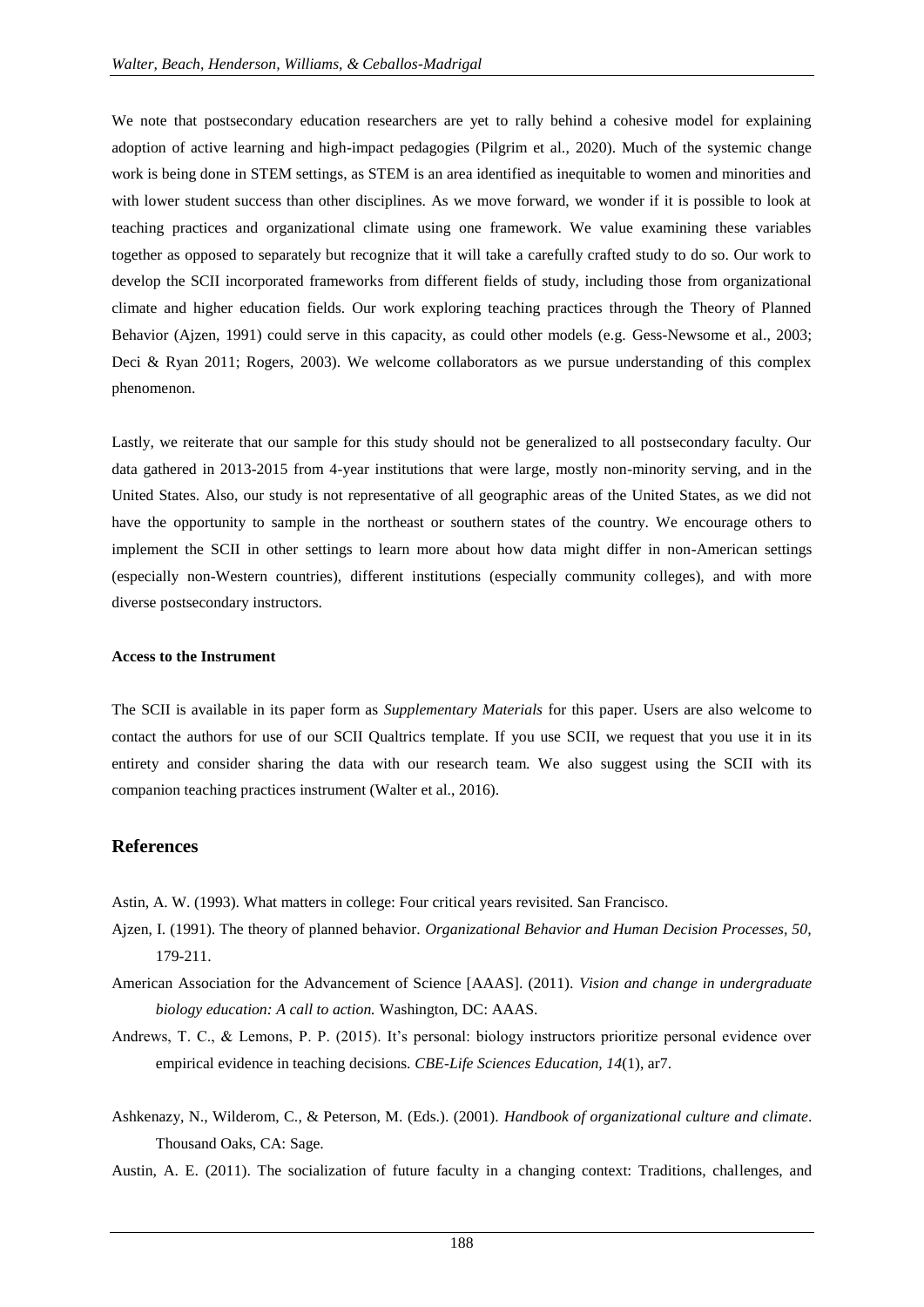possibilities. In J. C. Hermanowicz (Ed.), *The American academic profession: Transformation in contemporary higher education*. Baltimore, MD: The Johns Hopkins Press.

- Bandalos, D. L., & Finney, S. J. (2010). Factor analysis. Exploratory and confirmatory. In Hancock, G. R., Mueller, R. O. (Eds.), *The reviewer's guide to quantitative methods in the social science* (pp. 93–114). New York: Routledge.
- Barnard-Brak, L., Burley, H., & Crooks, S. M. (2010). Explaining youth mentoring behavior using a theory of planned behavior perspective. *International Journal of Adolescence & Youth, 15,* 365-379.
- Bass, B. M., Cascio, W. F., & O'Connor, E. J. (1974). Magnitude estimations of expressions of frequency and amount. *Journal of Applied Psychology, 59*, 313-320.
- Beach, A. B. (2002). Strategies to improve college teaching: The role of different levels of influence on faculty instructional practices. East Lansing, MI: Michigan State University.
- Beach, A. L., Henderson, C., & Finkelstein, N. (2012). Facilitating change in undergraduate STEM education. *Change: The Magazine of Higher Learning, 44*(6), 52–59. doi: 10.1080/00091383.2012.728955
- Becher, T. (1981). Towards a definition of disciplinary climates. *Studies in Higher Education, 6,* 109-122.
- Becher, T., & Trowler, P. (2001). *Academic tribes and territories: Intellectual enquiry and the culture of disciplines* (2nd ed.). Buckingham: Open University Press.
- Bishop, G. F. (1987). Experiments with the middle response alternative in survey questions. *Public Opinion Quarterly, 51*, 220-232
- Bland, C. J., Center, B. A., Finstad, D. A., Risbey, K. R., & Staples, J. (2006). The impact of appointment type on the productivity and commitment of full-time faculty in research and doctoral institutions. *The Journal of Higher Education*, *77*(1), 89-123.
- Bollen, K. A. (1989). *Structural equation models with latent variables.* New York, NY: Sage.
- Borrego, M., Froyd, J. E., & Hall, T. S. (2010). Diffusion of engineering education innovations: A survey of awareness and adoption rates in US engineering departments. *Journal of Engineering Education*, *99*, 185-207.
- Bouckenooghe, D., Devos, G., & Van den Broeck, H. (2009). Organizational change questionnaire–Climate of change, processes, and readiness: Development of a new instrument. *The Journal of Psychology, 143*, 559-599. doi: 10.1080/00223980903218216
- Braxton, J. M., & Bayer, A. E. (1999). *Faculty misconduct in collegiate teaching*. Baltimore, MD: Johns Hopkins University Press.
- Brownell, S. E., & Tanner, K. D. (2012). Barriers to faculty pedagogical change: Lack of training, time, incentives, and… tensions with professional identity? *CBE-Life Sciences Education*, *11*, 339-346.
- Byrne, B. M. (2013). *Structural equation modeling with AMOS: Basic concepts, applications, 493 and programming* (2nd ed.). New York, NY: Rutledge
- Campbell, C. M., & O"Meara, K-A. (2014). Faculty agency: Departmental contexts that matter in faculty careers. *Research in Higher Education, 55,* 49-74. doi: 10.1007/s11162-013-9303-x
- Cavanaugh, J. M. (2017). *An examination of facilitators and barriers to academic careers for women in STEM.*  Unpublished Masters thesis, Western Kentucky University, Bowling Green.
- Clark, B. R. (1983). *The higher education system: Academic organization in cross-national perspective*. Berkeley, CA: University of California Press.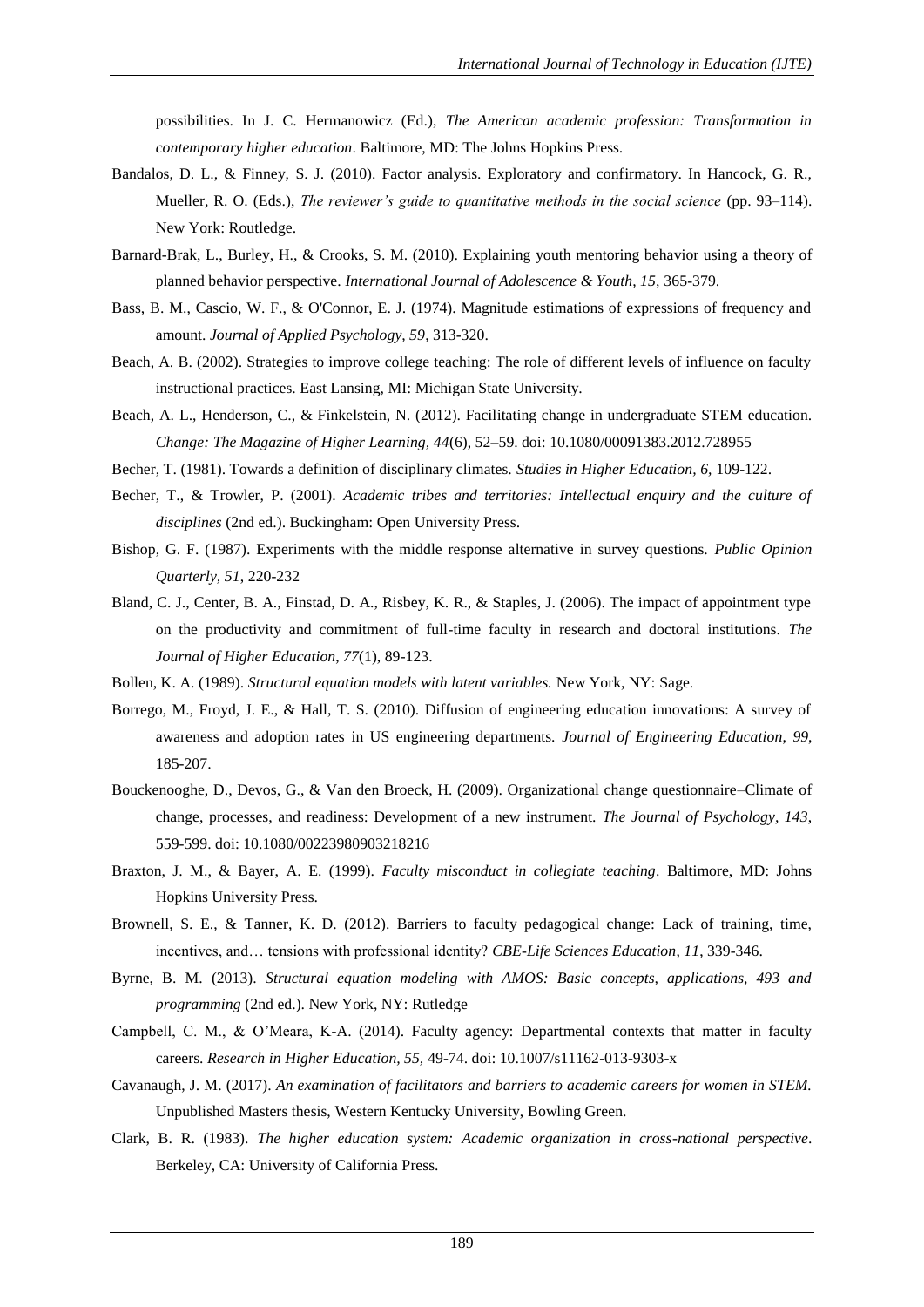- Colbeck, C. L., Cabrera, A. F., & Terenzini, P. T. (2001). Learning professional confidence: Linking teaching practices, students' self-perceptions, and gender. *The Review of Higher Education, 24,* 173-191.
- Corbo, J. C., Reinholz, D. L., Dancy, M. H., Deetz, S., & Finkelstein, N. (2016). Framework for transforming departmental culture to support educational innovation. *Physical Review Physics Education Research*, *12*(1), 010113.
- Dansereau, F., & Alluto, J. A. (1990). Level-of-analysis issues in climate and culture research. In B. Schneider (Ed.), *Organizational climate and culture* (pp. 193-236). San Francisco, CA: Jossey-Bass.
- Davis, F. D, Bagozzi, P. R., & Warshaw, P. (1989). User acceptance of computer technology: A comparison of two theoretical models. *Management Science, 35*, 982‐ 1003.
- Deci, E. L., & Ryan, R. M. (2011). Self-determination theory. *Handbook of Theories of Social Psychology, 1,* 416-433.
- Fairweather, J. (2005). Beyond the rhetoric: Trends in the relative value of teaching and research in faculty salaries. *Journal of Higher Education, 76*, 401-422.
- Fairweather, J. (2009). Relationship between university reputation, academic research and teaching in the context of globalization. *Peking University Education Review*, *1*, 005.
- Field, A. (2005). *Discovering statistics using SPSS.* Thousand Oaks, CA: US.
- Freeman, S., Eddy, S. L., McDonough, M., Smith, M. K., Okoroafor, N., Jordt, H., & Wenderoth, M. P. (2014). Active learning increases student performance in science, engineering, and mathematics. *Proceedings of the National Academy of Sciences*, *111*, 8410-8415.
- Gappa, J. M., Austin, A. E., & Trice, A. G. (Eds.). (2007). *Rethinking faculty work: Higher education's strategic imperative*. San Francisco, CA: Jossey-Bass.
- Gibbs, G., & Coffey, M. (2004). The impact of training of university teachers on their teaching skills, their approach to teaching and the approach to learning of their students. *Active Learning in Higher Education*, *5*(1), 87-100.
- Glaser, B. G., & Strauss, A. L. (1967). *The discovery of grounded theory: Strategies for qualitative research.* New Brunswick, NJ: Aldine Transaction.
- Handelsman, J., Ebert-May, D., Beichner, R., Bruns, P., Chang, A., DeHaan, R., ... & Wood, W. B. (2004). Scientific teaching. *Science*, *304*, 521-522.
- Hanson, S., & Moser, S. (2003). Reflections on a discipline-wide project: Developing active learning modules on the human dimensions of global change. *Journal of Geography in Higher Education*, *27*(1), 17-38.
- Henderson, C., Beach, A., & Finkelstein, N. (2011). Facilitating change in undergraduate STEM instructional practices: An analytic review of the literature. *Journal of research in science teaching*, *48*, 952-984.
- Henderson, C., Beach, A. L., & Finkelstein, N. (2012). Promoting high quality teaching practices in higher education: Lessons learned from the USA. In W. Bienkowski, J. C. Brada & G. Stanley (Eds.), *The University in the Age of Globalization*. New York, NY: Palgrave Macmillan.
- Henderson, C., Cole, R., Froyd, J., Friedrichsen, D., Khatri, R., & Stanford, C. (2015). *Designing educational innovations for sustained adoption: A how-to guide for education developers who want to increase the impact of their work*. Kalamazoo, MI: Increase the Impact.
- Hu, L. T., & Bentler, P. M. (1995). Evaluating model fit. In R. H. Hoyle (Ed.), *Modeling: Concepts, issues, and applications* (pp. 76-99). Thousand Oaks, CA: Sage.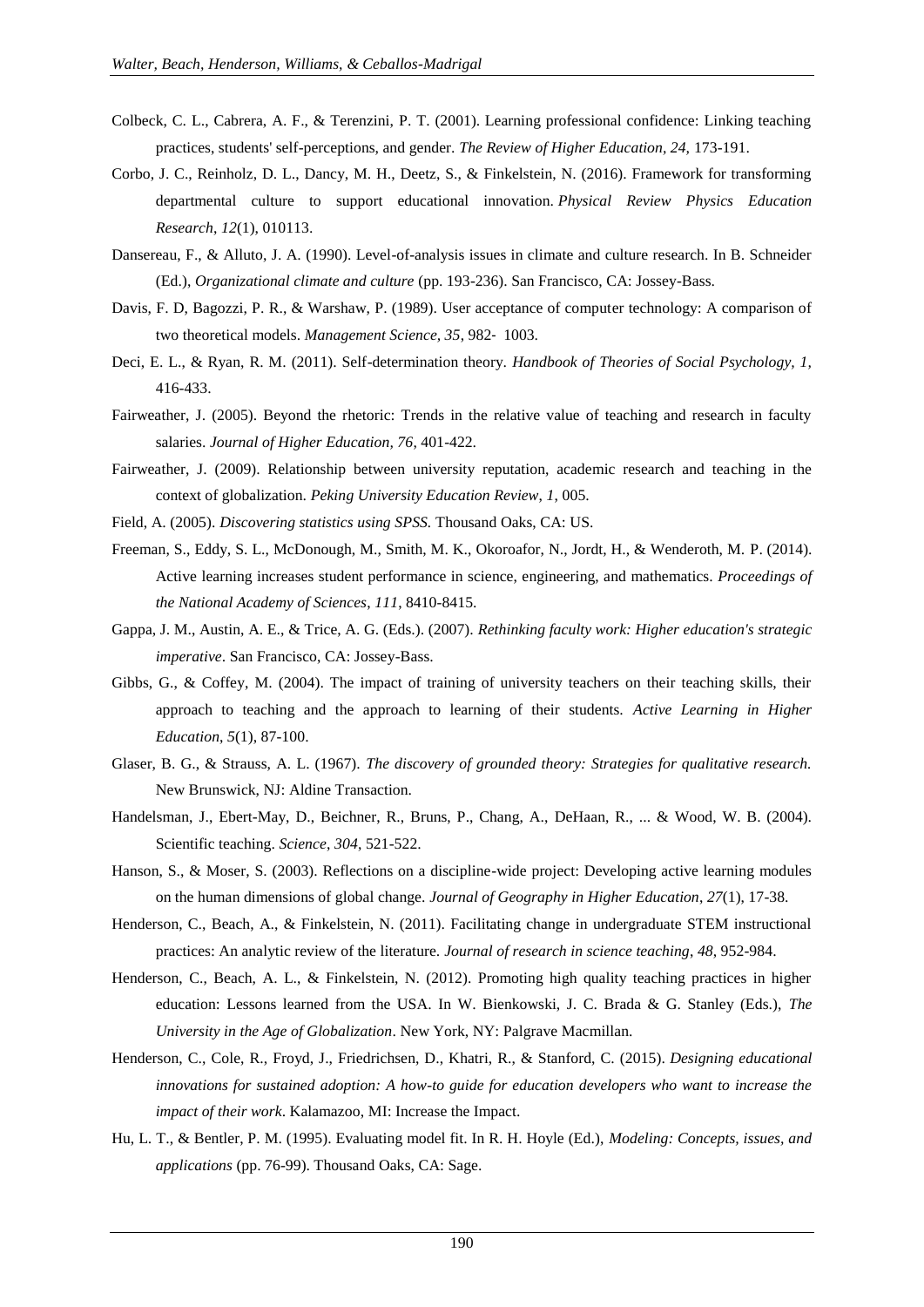- Hu, L., & Bentler, P. M. (1999). Cutoff criteria for fit indexes in covariance structure analysis: Conventional criteria versus new alternatives. *Structural Equation Modeling, 6*, 1−55.
- Hurtado, S., Eagan, K., Pryor, J. H., Whang, H., & Tran, S. (2011). *Undergraduate teaching faculty: The 2010- 11 HERI faculty survey*. Los Angeles, CA: Higher Education Research Institute.
- James, L. R., & Jones, A. P. (1974). Organizational climate: A review of theory and research. *Psychological Bulletin, 81*, 1096-1112.
- James, L. R., Damaree, R. G., & Wolf, G. (1993). R<sub>WG</sub>: An assessment of within-group inter-rater agreement. *Journal of Applied Psychology, 78*, 306-309.
- Johns, R. (2005). One size doesn"t fit all: Selecting response scales for attitude items. *Journal of Elections, Public Opinion, & Parties, 15,* 237-264. doi: 0.1080/13689880500178849
- Kezar, A. (2011). What is the best way to achieve reach of improved practices in education? *Innovative Higher Education, 36*, 235–249.
- Kezar, A. (2014). Higher education change and social networks: A review of research. *The Journal of Higher Education*, *85*, 91-125.
- Kezar, A., Gehrke, S., & Bernstein-Sierra, S. (2017). Designing for success in STEM communities of practice: Philosophy and personal interactions. *The Review of Higher Education*, *40*, 217-244.
- Knorek, J. K. (2012). *Faculty teaching climate: Scale construction and initial validation.* Unpublished PhD dissertation, University of Illinois, Urbana, IL.
- Kozlowski, S. W. J., & Hults, B. M. (1987). An exploration of climates for technical updating and performance. *Personnel Psychology, 40*, 539-563.
- Kozlowski, S. W. J., & Klein, K. J. (2000). A levels approach to theory and research in organizations: Contextual, temporal, and emergent processes. In K. J. Klein & S. W. J. Kozlowski (Eds.), *Multilevel theory, research, and methods in organizations* (pp. 3-90). San-Francisco, CA: Jossey-Bass.
- MacCallum, R. C., Browne, M. W., & Sugawara, H. M. (1996). Power analysis and determination of sample size for covariance structure modeling. *Psychological Methods, 1,* 130-149.
- Massy, W. F., Wilger, A. K., & Colbeck, C. (1994). Overcoming "hollowed" collegiality. *Change, 26*, 10-20.
- Miller, J. W., Martineau, L. P., & Clark, R. C. (2000). Technology infusion and higher education: Changing teaching and learning. *Innovative Higher Education*, *24*, 227-241.
- Osborne, J. W. (2015). What is rotating in exploratory factor analysis? *Practical Assessment, Research, & Evaluation, 20*(2), 2-7.
- National Science and Technology Council (2018). *Charting a Course for Success: America's Strategy for STEM Education.* https://www.whitehouse.gov/wp-content/.../STEM-Education-Strategic-Plan-2018.pdf
- Pilgrim, M. E., McDonald, K. K., Offerdahl, E. G., Ryker, K., Shadle, S. E., Stone-Johnstone, A., & Walter, E. M. (2020. in press). *An exploratory study of what different theories can tell us about change.* In C. Henderson and M. Stains (Eds.), Transforming institutions: Accelerating systemic change in higher education.
- Peterson, M. W., & Spencer, M. G. (1990). Understanding academic culture and climate. In W. G. Tierney (Ed.), *Assessing academic climates and cultures: New directions for institutional research, No. 68* (pp. 3- 18). San Francisco, CA: Jossey-Bass.
- Postareff, L., Lindblom-Ylänne, S., & Nevgi, A. (2007). The effect of pedagogical training on teaching in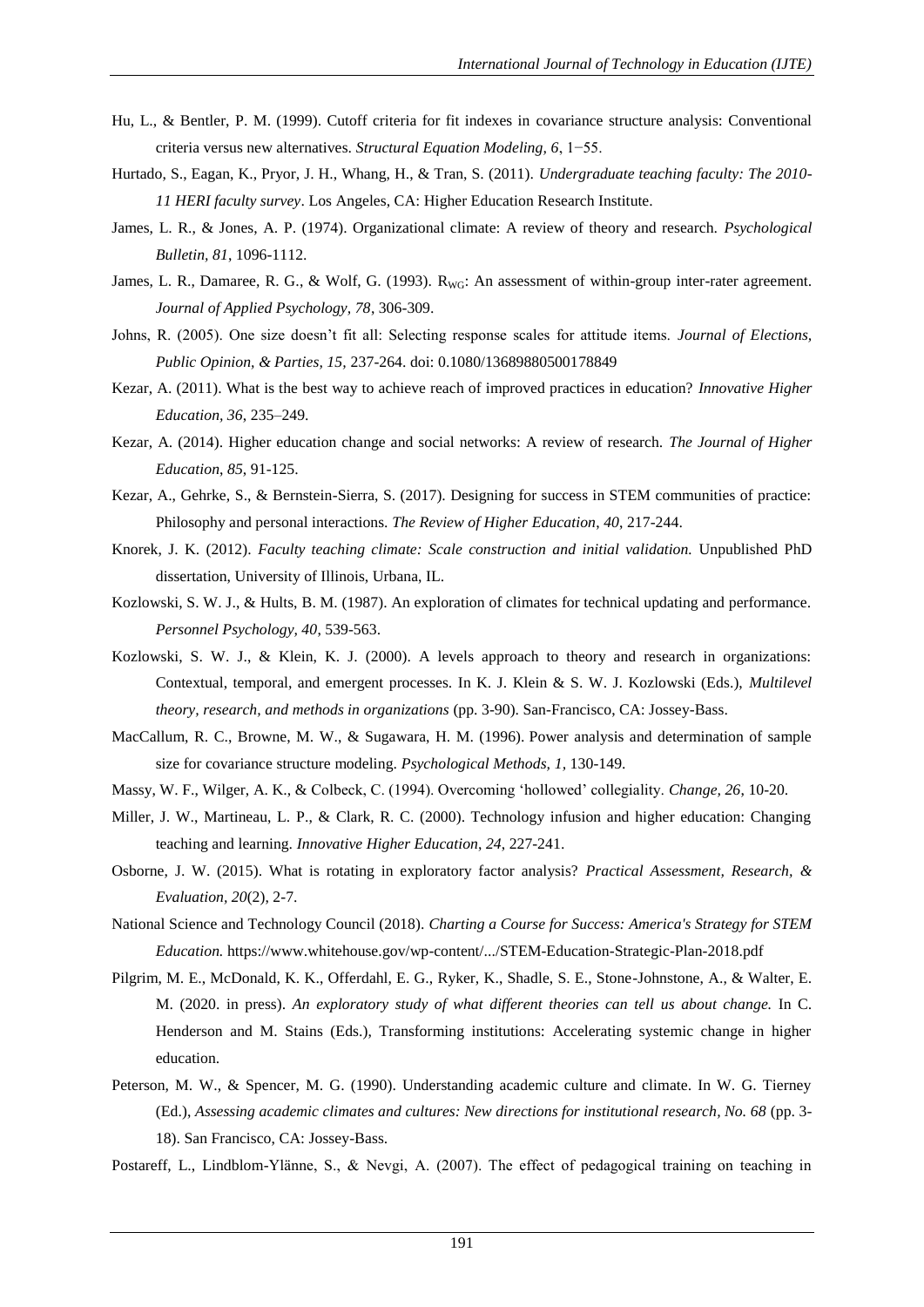higher education. *Teaching and Teacher Education*, *23*, 557-571.

- President"s Council of Advisors on Science and Technology (2012). *Engage to Excel: Producing One Million Additional College Graduates with Degrees in Science, Technology, Engineering and Mathematics*. Washington, DC: U.S. Government Office of Science and Technology.
- Preston, A. (2006). Women leaving science jobs: With special attention to chemistry. In C. H. Marzabadi, V. J. Kuck, S. A. Nolan, & J. P. Buckner (Eds.), *Dissolving disparity, catalyzing change: Are women achieving equity in chemistry* (pp. 129 –148). New York, NY: American Chemical Society Books.
- Pundak, D., & Rozner, S. (2008). Empowering engineering college staff to adopt active learning methods. *Journal of Science Education and Technology*, *17*, 152-163.
- Ramsden, P., Prosser, M., Trigwell, K., & Martin, E. (2007). University teachers' experiences of academic leadership and their approaches to teaching. *Learning and Instruction, 17*, 140-155. doi: 10.1016/j.learninstruc.2007.01.004
- Riegle-Crumb, C., & King, B. (2010). Questioning a white male advantage in STEM: Examining disparities in college major by gender and race/ethnicity. *Educational Researcher, 39,* 656-664.
- Rogers, E. (2003). *Diffusion of innovations*. New York, NY: Free Press.
- Rosser, S. V. (2004). Using POWRE to ADVANCE: Institutional barriers identified by women scientists and engineers. *NWSA Journal, 16*, 50-78. doi:10.1353/nwsa.2004.0040
- Ruscio, K.P. (1987). Many sectors, many professions. In B.R. Clark (ed.), *The academic profession: National, disciplinary, and institutional settings*. Berkeley, CA: University of California.
- Schneider, B. (1975). Organizational climates: An essay. *Personnel Psychology, 56*, 211-217.
- Schneider, B., & Reichers, A. E. (1983). On the etiology of climates. *Personnel Psychology, 36*, 19-39.
- Schneider, B., Ehrhart, M. G., & Macey, W. H. (2013). Organizational climate and culture. *Annual Review of Psychology*, *64*, 361–88. doi:10.1146/annurev-psych-113011-143809
- Schussler, E. E., Read, Q., Marbach-Ad, G., Miller, K., & Ferzli, M. (2015). Preparing biology graduate teaching assistants for their roles as instructors: an assessment of institutional approaches. *CBE-Life Sciences Education*, *14*(3), ar31.
- Seymour, E. (2002). Tracking the processes of change in U.S. undergraduate education in science, mathematics, engineering, and technology. *Science Education*, *86*, 79-105.
- Shadle, S. E., Marker, A., & Earl, B. (2017). Faculty drivers and barriers: Laying the groundwork for undergraduate STEM education reform in academic departments. *International Journal of STEM Education*, *4*(1), 8.
- Stains, M., Harshman, J., Barker, M. K., Chasteen, S. V., Cole, R., DeChenne-Peters, S. E., ... & Levis-Fitzgerald, M. (2018). Anatomy of STEM teaching in North American universities. *Science, 359*, 1468- 1470.
- Steiger, J. H. (2000). Point estimation, hypothesis testing and interval estimation using the RMSEA: Some comments and a reply to Hayduk and Glaser. *Structural Equation Modeling, 7*, 149–162.
- Trigwell, K., Prosser, M., & Ginns, P. (2005). Phenomenographic pedagogy and a revised approaches to teaching inventory. *Higher Education Research & Development*, *24*, 349-360.
- Trowler, P. (2008). *Cultures and change in higher education: Theories and practices.* Basingstoke, England: Palgrave Macmillan.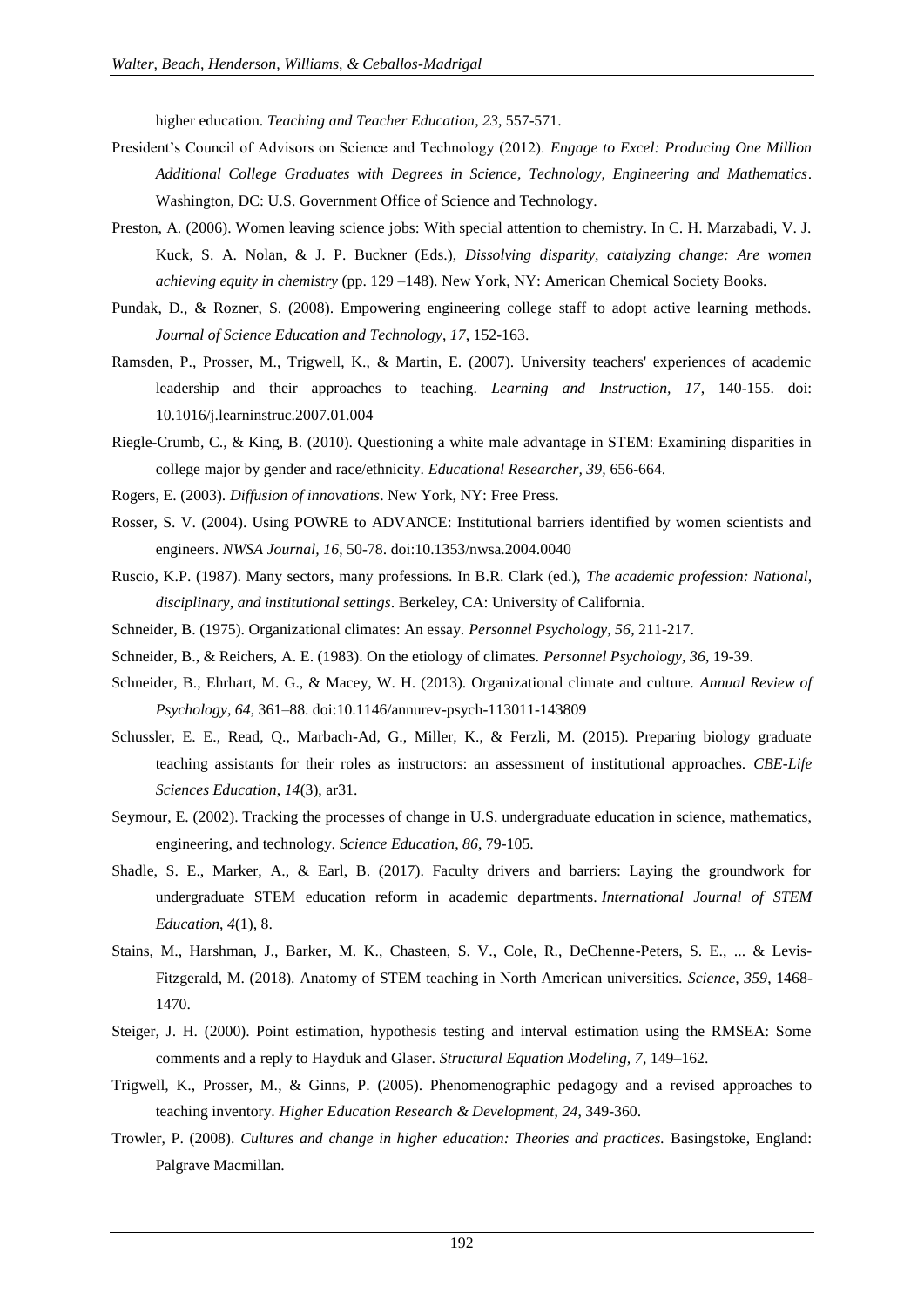Valian, V. (1999). *Why so slow? The advancement of women*. Cambridge, MA: MIT Press

- van Waes, S., van den Bossche, P., Moolenaar, N., De Maeyer, S., & van Petegem, P. (2015). Know-who? Linking faculty"s networks to stages of instructional development. *Journal of Higher Education, 70,* 807- 826. doi: 10.1007/s10734-015-9868-8
- Walter, E. M., & Ceballos-Madrigal, I. (2018, April). *Exploring Patterns in Teaching Practices and Organizational Barriers to Teaching Improvement.* Paper presented at the American Educational Research Association conference. New York, NY.
- Walter, E. M., Henderson, C., Beach, A., & Williams, C. T. (2016). Introducing the Postsecondary Instructional Practices Survey (PIPS): A concise, interdisciplinary, and easy-to-score survey. *CBE-Life Sciences Education, 15. doi*: 10.1187/cbe.15-09-0193
- Walczyk, J. J., Ramsey, L. L., & Zha, P. (2007). Obstacles to instructional innovation according to college science and mathematics faculty. *Journal of Research in Science Teaching*, *44*(1), 85-106.
- Wieman, C., Perkins, K., & Gilbert, S. (2010). Transforming science education at large research universities: A case study in progress. *Change: The Magazine of Higher Learning, 42,* 6-14.

| <b>Author Information</b>                      |                                                 |  |  |  |  |
|------------------------------------------------|-------------------------------------------------|--|--|--|--|
| <b>Emily M. Walter</b>                         | Andrea L. Beach                                 |  |  |  |  |
| https://orcid.org/0000-0001-5250-7450          | https://orcid.org/0000-0002-9343-9850           |  |  |  |  |
| California State University - Fresno           | Department of Educational Leadership, Research, |  |  |  |  |
| <b>United States</b>                           | and Technology                                  |  |  |  |  |
| Contact e-mail: ewalter@csufresno.edu          | Center for Research on Institutional Change in  |  |  |  |  |
|                                                | Postsecondary Education (CRICPE)                |  |  |  |  |
|                                                | Western Michigan University                     |  |  |  |  |
|                                                | <b>United States</b>                            |  |  |  |  |
| <b>Charles Henderson</b>                       | <b>Cody T. Williams</b>                         |  |  |  |  |
| https://orcid.org/0000-0003-0334-6739<br>(id)  | https://orcid.org/0000-0001-8704-6201           |  |  |  |  |
| Department of Physics                          | Mallinson Institute for Science Education       |  |  |  |  |
| Mallinson Institute for Science Education      | Science and Mathematics Program Improvement     |  |  |  |  |
| Center for Research on Institutional Change in | (SAMPI)                                         |  |  |  |  |
| Postsecondary Education (CRICPE)               | Western Michigan University                     |  |  |  |  |
| Western Michigan University                    | <b>United States</b>                            |  |  |  |  |
| <b>United States</b>                           |                                                 |  |  |  |  |
| <b>Ivan Ceballos-Madrigal</b>                  |                                                 |  |  |  |  |
| https://orcid.org/0000-0003-0379-9228          |                                                 |  |  |  |  |
| California State University - Fresno           |                                                 |  |  |  |  |
| <b>United States</b>                           |                                                 |  |  |  |  |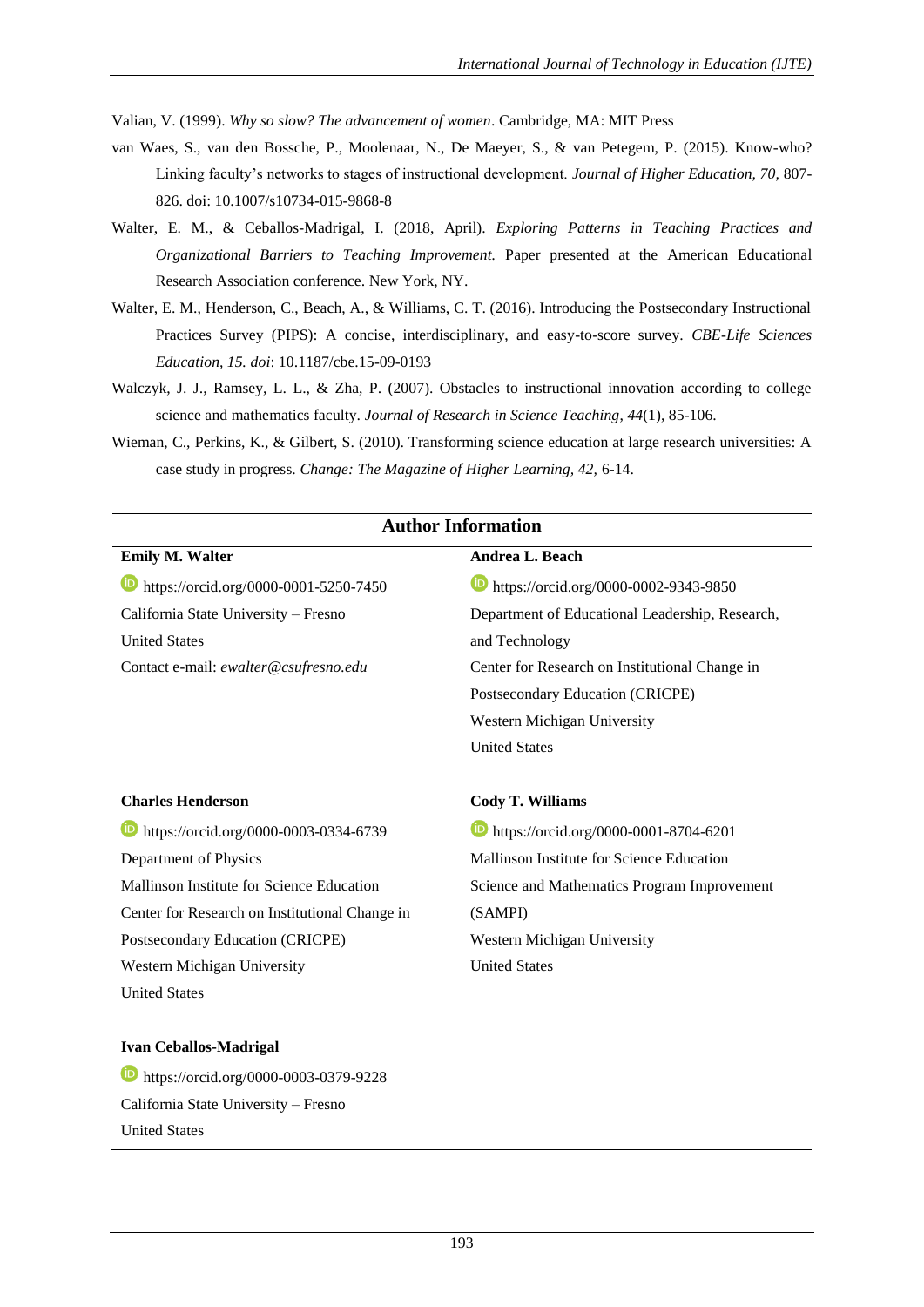# **Appendix. Survey of Climate for Instructional Improvement (SCII)**

### **INFORMATION**

This survey was originally designed to collect data about the climate for instructional improvement within academic departments at institutions of higher education.

### **INSTRUCTIONS**

The survey consists of 30 statements plus 5 supplementary questions and 10 demographic questions. It should take 10-15 minutes to complete. Each section of the survey has a stem phrase related to a list of statements. Please denote the number that corresponds to the degree of your agreement with each statement.

In the survey, the term "instructor" refers to anyone who teaches in the department, including full-time faculty, part-time faculty, and/or graduate students.

| 0 - Strongly Disagree | 1 - Disagree | 2 - Slightly Disagree |
|-----------------------|--------------|-----------------------|
| 3 - Slightly Agree    | 4 - Agree    | 5 - Strongly Agree    |

| In<br>My<br><b>Instructors</b><br>Department                                                                                    | Strongly<br>Disagree | Disagree     | Somewhat<br>Disagree | Somewhat<br>Agree | Agree          | Strongly<br>Agree |
|---------------------------------------------------------------------------------------------------------------------------------|----------------------|--------------|----------------------|-------------------|----------------|-------------------|
| S1. Frequently talk with one<br>another.                                                                                        | $\boldsymbol{0}$     | $\mathbf{1}$ | $\mathfrak{2}$       | 3                 | $\overline{4}$ | 5                 |
| S2. Discuss the challenges<br>they face in the classroom<br>with colleagues.                                                    | $\mathbf{0}$         | 1            | $\overline{2}$       | 3                 | $\overline{4}$ | 5                 |
| S3. Share resources (ideas,<br>materials.<br>sources,<br>technology, etc.) about how<br>to improve teaching with<br>colleagues. | $\boldsymbol{0}$     | 1            | $\overline{2}$       | 3                 | 4              | 5                 |
| S4. Aspire to become better<br>teachers.                                                                                        | $\Omega$             | 1            | $\overline{2}$       | 3                 | $\overline{4}$ | 5                 |
| S5.<br>Use<br>teaching<br>observations<br>improve<br>to<br>their teaching.                                                      | $\boldsymbol{0}$     | 1            | $\mathbf{2}$         | 3                 | 4              | 5                 |
| S6.<br>Value<br>teaching<br>development<br>services<br>available on campus as a<br>way to<br>improve<br>their<br>teaching.      | $\boldsymbol{0}$     | 1            | $\overline{2}$       | 3                 | $\overline{4}$ | 5                 |
|                                                                                                                                 | $S$ trongly          |              | Somawhat Somawhat    |                   |                | $S$ trongly       |

|                                                                                           | Strongly<br>Disagree | Disagree | Somewhat<br>Disagree | Somewhat<br>Agree | Agree          | Strongly<br>Agree |
|-------------------------------------------------------------------------------------------|----------------------|----------|----------------------|-------------------|----------------|-------------------|
| <b>Instructors</b><br>In My<br><b>Department ARE</b>                                      |                      |          |                      |                   |                |                   |
| S7. "Ahead of the<br>curve" when it comes<br>implementing<br>to<br>innovative<br>teaching | $\Omega$             |          | 2                    | 3                 | $\overline{4}$ |                   |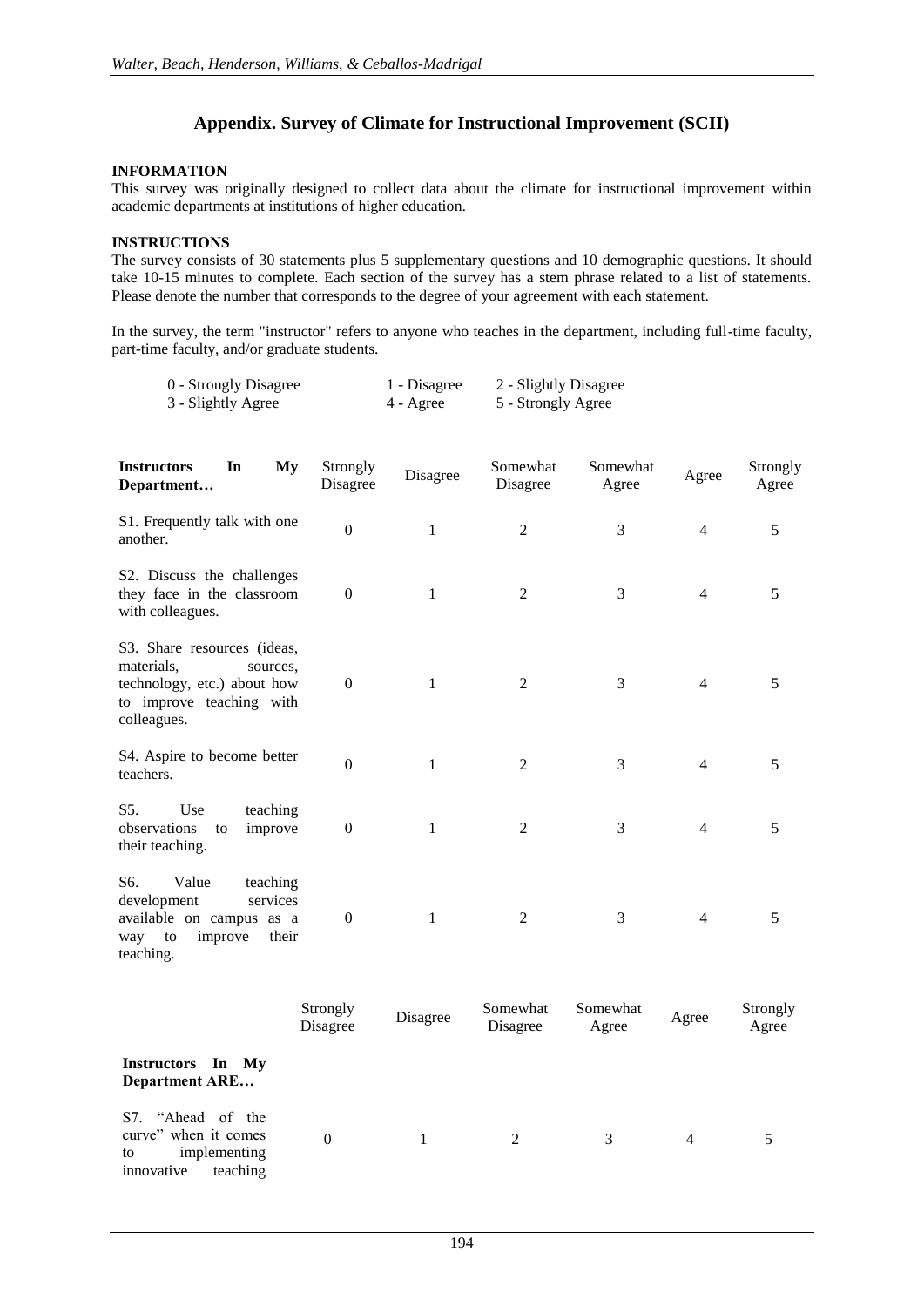strategies.

| S8. Satisfied with their<br>teaching workload.                                                           | $\Omega$         | 1            | $\overline{2}$ | 3 | 4              | 5 |
|----------------------------------------------------------------------------------------------------------|------------------|--------------|----------------|---|----------------|---|
| S9. Assigned a mentor<br>for<br>advice<br>about<br>teaching.                                             | $\boldsymbol{0}$ | $\mathbf{1}$ | $\mathbf{2}$   | 3 | $\overline{4}$ | 5 |
| <b>Instructors</b><br>in<br>my<br>department HAVE                                                        |                  |              |                |   |                |   |
| S10.<br>Adequate<br>departmental funding<br>to support<br>teaching<br>improvement.                       | $\boldsymbol{0}$ | $\mathbf{1}$ | $\overline{2}$ | 3 | 4              | 5 |
| S11. Adequate space<br>to meet with students<br>outside of class.                                        | $\boldsymbol{0}$ | $\mathbf{1}$ | $\overline{2}$ | 3 | $\overline{4}$ | 5 |
| S12. Adequate time to<br>reflect upon and make<br>changes<br>to<br>their<br>instruction.                 | $\boldsymbol{0}$ | $\mathbf{1}$ | $\mathfrak{2}$ | 3 | $\overline{4}$ | 5 |
| Considerable<br>S <sub>13</sub> .<br>flexibility<br>in<br>the<br>content they teach in<br>their courses. | $\boldsymbol{0}$ | $\mathbf{1}$ | $\overline{2}$ | 3 | $\overline{4}$ | 5 |
| Considerable<br>S <sub>14</sub> .<br>flexibility in the way<br>teach<br>their<br>they<br>courses.        | $\mathbf{0}$     | $\mathbf{1}$ | $\mathfrak{2}$ | 3 | $\overline{4}$ | 5 |
| S15. The support they<br>employ<br>need<br>to<br>educational<br>technologies in their<br>classrooms.     | $\boldsymbol{0}$ | $\mathbf{1}$ | $\overline{2}$ | 3 | 4              | 5 |

# **STATEMENTS 16-22:**

The following statements refer to the "department chair." Please respond to these statements in reference to the individual that is the *formal leader of your department*.

| The Department Chair                                                                                       | Strongly<br>Disagree | Disagree | Somewhat<br>Disagree | Somewhat<br>Agree | Agree          | Strongly<br>Agree |
|------------------------------------------------------------------------------------------------------------|----------------------|----------|----------------------|-------------------|----------------|-------------------|
| S <sub>16</sub> . Encourages instructors to<br>traditional<br>beyond<br>$g_{0}$<br>approaches to teaching. | $\boldsymbol{0}$     |          | 2                    | 3                 | $\overline{4}$ |                   |
| S <sub>17</sub> . Has a clear vision of how to<br>teaching<br>the<br>in<br>improve<br>department.          | $\overline{0}$       |          | 2                    | 3                 | $\overline{4}$ |                   |
| S <sub>18</sub> .<br>teaching-<br>Implements                                                               | $\boldsymbol{0}$     |          | 2                    | 3                 | 4              |                   |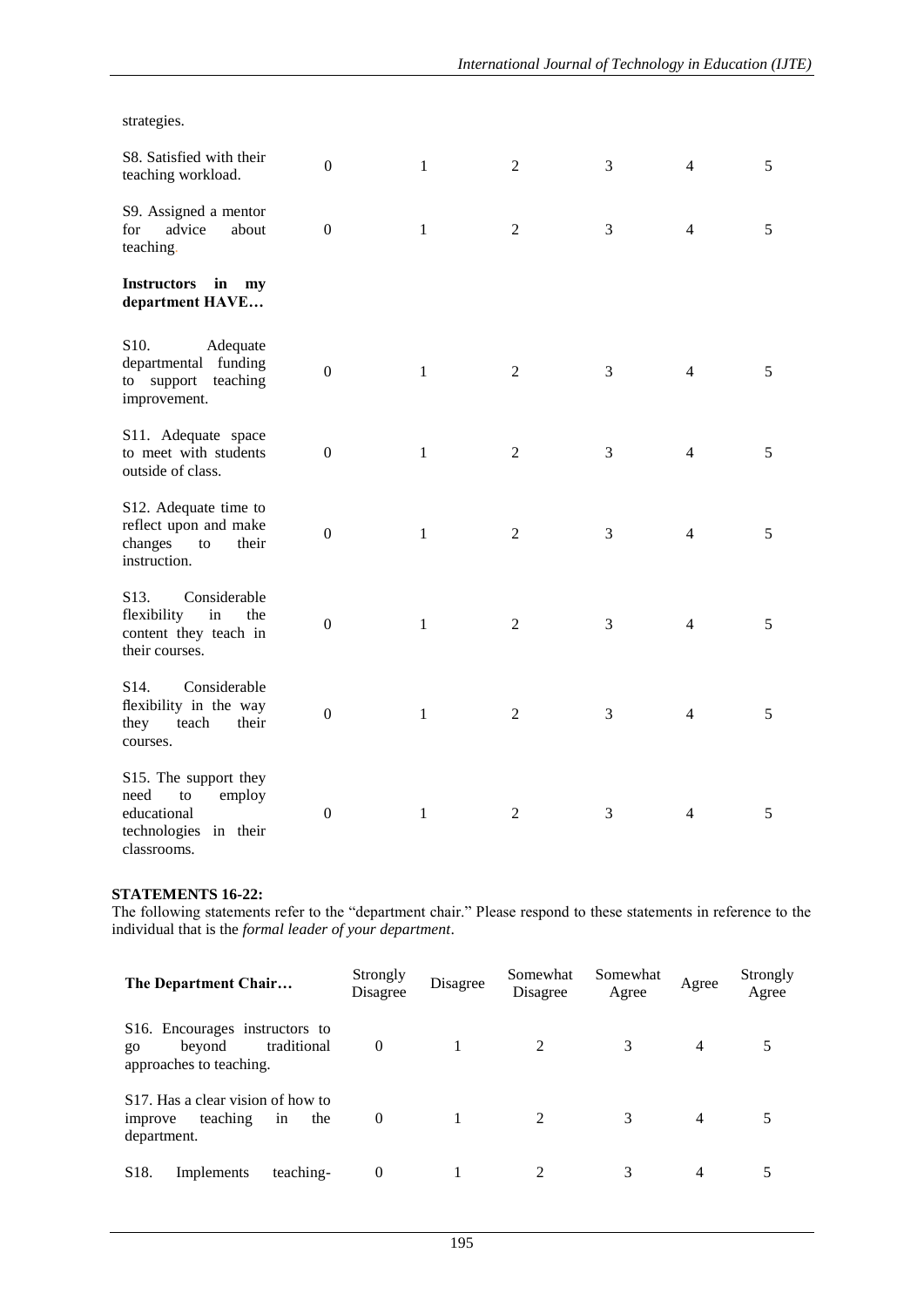| related policies in a consistent<br>and transparent manner.                                                                                            |                      |              |                      |                   |                |                   |
|--------------------------------------------------------------------------------------------------------------------------------------------------------|----------------------|--------------|----------------------|-------------------|----------------|-------------------|
| S19. Inspires respect for his/her<br>ability as a teacher.                                                                                             | $\boldsymbol{0}$     | $\mathbf{1}$ | $\mathbf{2}$         | 3                 | 4              | 5                 |
| S20. Is receptive to ideas about<br>how to improve teaching in the<br>department.                                                                      | $\theta$             | $\mathbf{1}$ | $\overline{c}$       | 3                 | 4              | 5                 |
| S <sub>21</sub> . Is tolerant of fluctuations in<br>evaluations<br>student<br>when<br>instructors are trying to improve<br>their teaching.             | $\mathbf{0}$         | $\mathbf{1}$ | $\overline{2}$       | 3                 | $\overline{4}$ | 5                 |
| S22. Is willing to seek creative<br>budgetary<br>solutions<br>to<br>constraints in order to maintain<br>adequate support for teaching<br>improvements. | $\boldsymbol{0}$     | $\mathbf{1}$ | $\overline{c}$       | 3                 | 4              | 5                 |
| In My Department                                                                                                                                       | Strongly<br>Disagree | Disagree     | Somewhat<br>Disagree | Somewhat<br>Agree | Agree          | Strongly<br>Agree |
| S <sub>23</sub> .<br><b>New</b><br>instructors<br>are<br>provided<br>with<br>teaching<br>development opportunities and<br>resources.                   | $\boldsymbol{0}$     | $\mathbf{1}$ | 2                    | 3                 | $\overline{4}$ | 5                 |
| S24. Applicants for all teaching<br>positions are required to provide<br>evidence of effective teaching.                                               | $\boldsymbol{0}$     | $\mathbf{1}$ | 2                    | 3                 | $\overline{4}$ | 5                 |
| Evidence<br>of<br>effective<br>S <sub>25</sub> .<br>teaching is valued when making<br>decisions<br>about<br>continued<br>employment and/or promotion.  | $\boldsymbol{0}$     | $\mathbf{1}$ | 2                    | 3                 | $\overline{4}$ | 5                 |
| S26. Teaching effectiveness is<br>evaluated fairly.                                                                                                    | 0                    | $\mathbf{1}$ | 2                    | 3                 | 4              | 5                 |
| S27. Teaching is respected as an<br>important aspect of academic<br>work.                                                                              | $\boldsymbol{0}$     | $\mathbf{1}$ | 2                    | 3                 | $\overline{4}$ | 5                 |
| S <sub>28</sub> . All of the instructors are<br>sufficiently competent to teach<br>effectively.                                                        | $\boldsymbol{0}$     | $\mathbf{1}$ | 2                    | 3                 | $\overline{4}$ | 5                 |
| S29. There are structured groups<br>organized around the support<br>and<br>pursuit<br>teaching<br>of<br>improvement.                                   | $\mathbf{0}$         | $\mathbf{1}$ | 2                    | 3                 | $\overline{4}$ | 5                 |
| S30. Instructors with a record of<br>teaching<br>excellence<br>are<br>financially<br>rewarded<br>(e.g.<br>bonuses, raises, or similar).                | $\boldsymbol{0}$     | $\mathbf{1}$ | 2                    | 3                 | $\overline{4}$ | 5                 |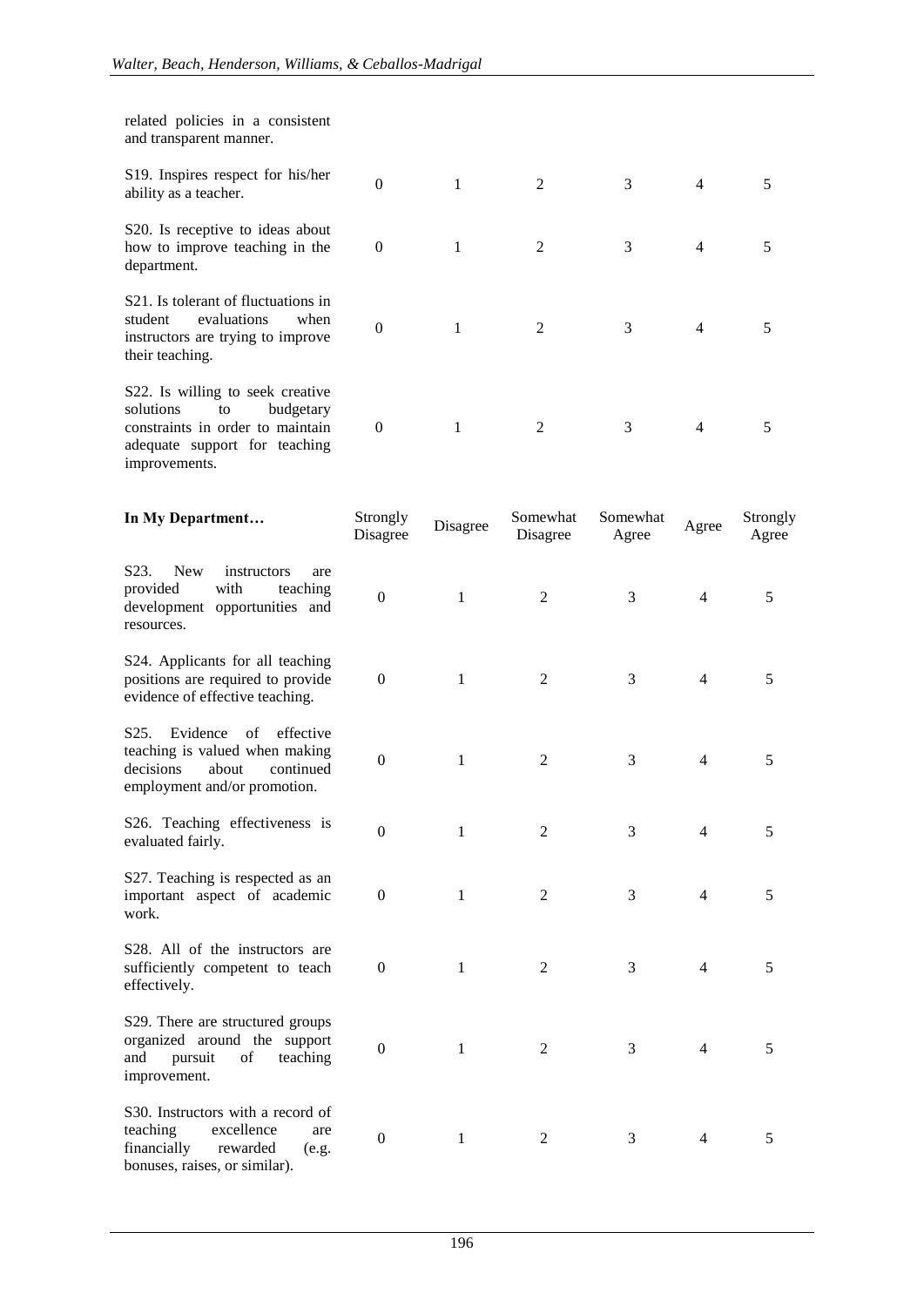### **Supplementary Questions**

31. If you could change ONE element of your department to better support teaching improvement, what would it be?

32. Is there a subgroup within your department that you identify with more than the department as a whole?

- Yes
- O No

33. How differently would you answer the above questions in regard to the subgroup?

- Not at all
- Q A little
- Somewhat
- Quite a bit
- Q Completely

34. Please describe the departmental subgroup that you identify with and how you would have answered the questions differently.

35. What proportion of your department is associated with your subgroup?

Percentage of department

### **SCII Demographic Questions**

- 1. Please indicate your academic rank.
	- \_\_\_ Professor
	- \_\_\_ Associate Professor
	- \_\_\_ Assistant Professor
	- \_\_\_ Full Time Lecturer / Instructor
	- \_\_\_ Visiting Professor
	- \_\_\_ Adjunct or Part-time Instructor
	- \_\_\_ Graduate Student Instructor
	- \_\_\_ Other (please specify):

2. Please indicate your academic department. You may provide more than one department should you teach and/or have an appointment in more than one department.

3. What is your gender identity?

- \_\_\_ Female
- \_\_\_ Male
- Trans or non-cisgender
- \_\_\_ Prefer not to respond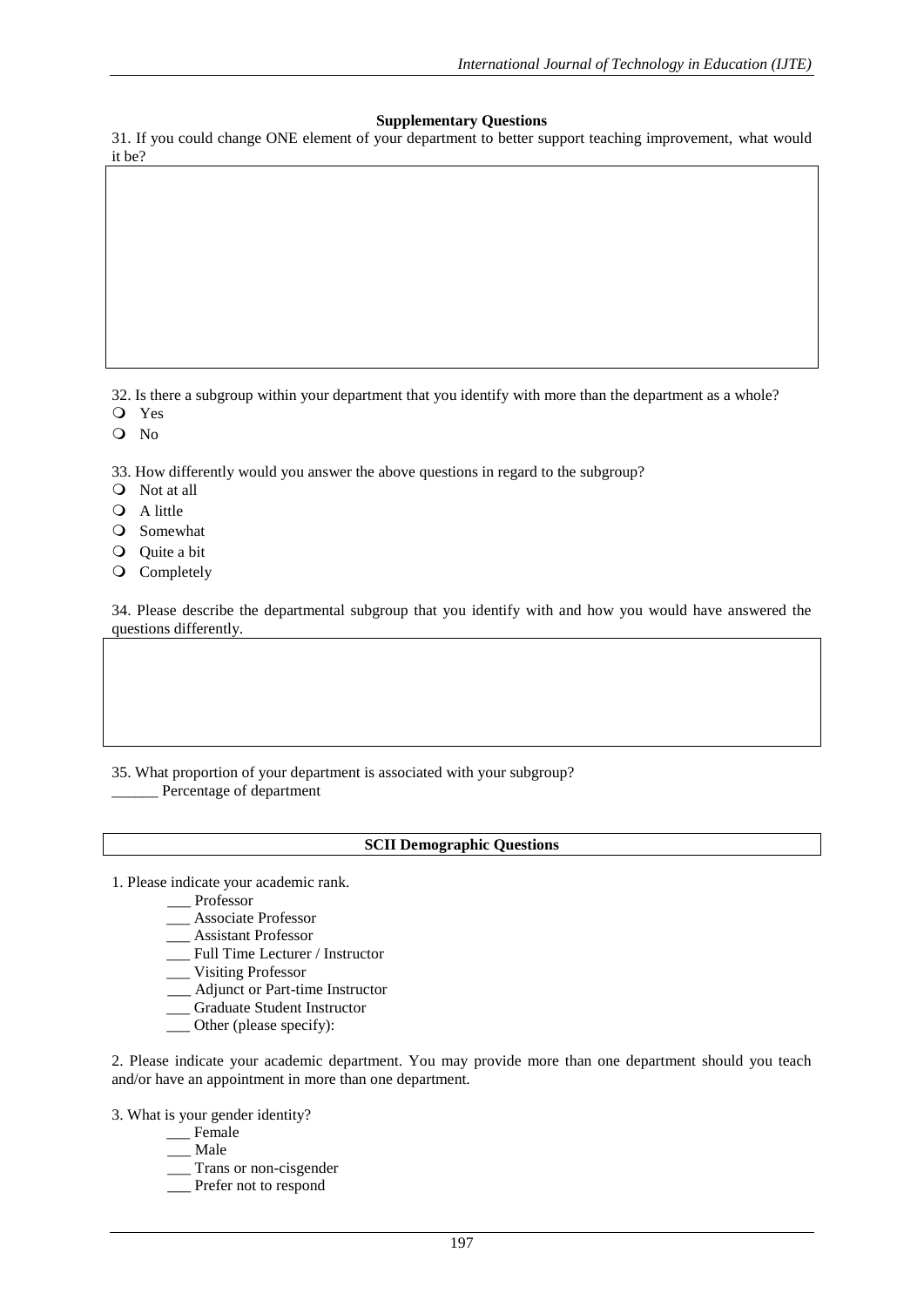- 4. Please identify the racial or ethnic group with which you most identify.
	- \_\_\_ Asian
	- \_\_\_ Black
	- \_\_\_ Hispanic or Latinx
	- \_\_\_ Native American or Alaskan
	- Native
	- \_\_\_ Native Hawaiian or Pacific Islander
	- \_\_\_ White
	- \_\_\_ Multi-ethnic
	- \_\_\_ Other
	- \_\_\_ Prefer not to respond
- 5. Are you an immigrant to the country of your primary institution?
	- \_\_\_ Yes
		- \_\_\_ No
	- \_\_\_ Prefer not to respond
- 6. What is your tenure status?
	- \_\_\_ Tenured
	- \_\_\_ Untenured, but on tenure track
	- \_\_\_ Untenured, not on tenure track
- 7. How many years have you been teaching in higher education?
- 8. How many years have you been teaching at your current institution?
- 9. What proportion of your job duties is related to teaching?
- 10. What leadership role, if any, do you have in your department?
	- \_\_\_ I do not have a leadership role.
	- I am the Chair/Head of the department.
	- \_\_\_ I am the Associate Chair/Associate Head of the department.
	- \_\_\_ I am the Chair of the Curriculum Committee in the department.
	- \_\_\_ I have another leadership role in the department. Please specify